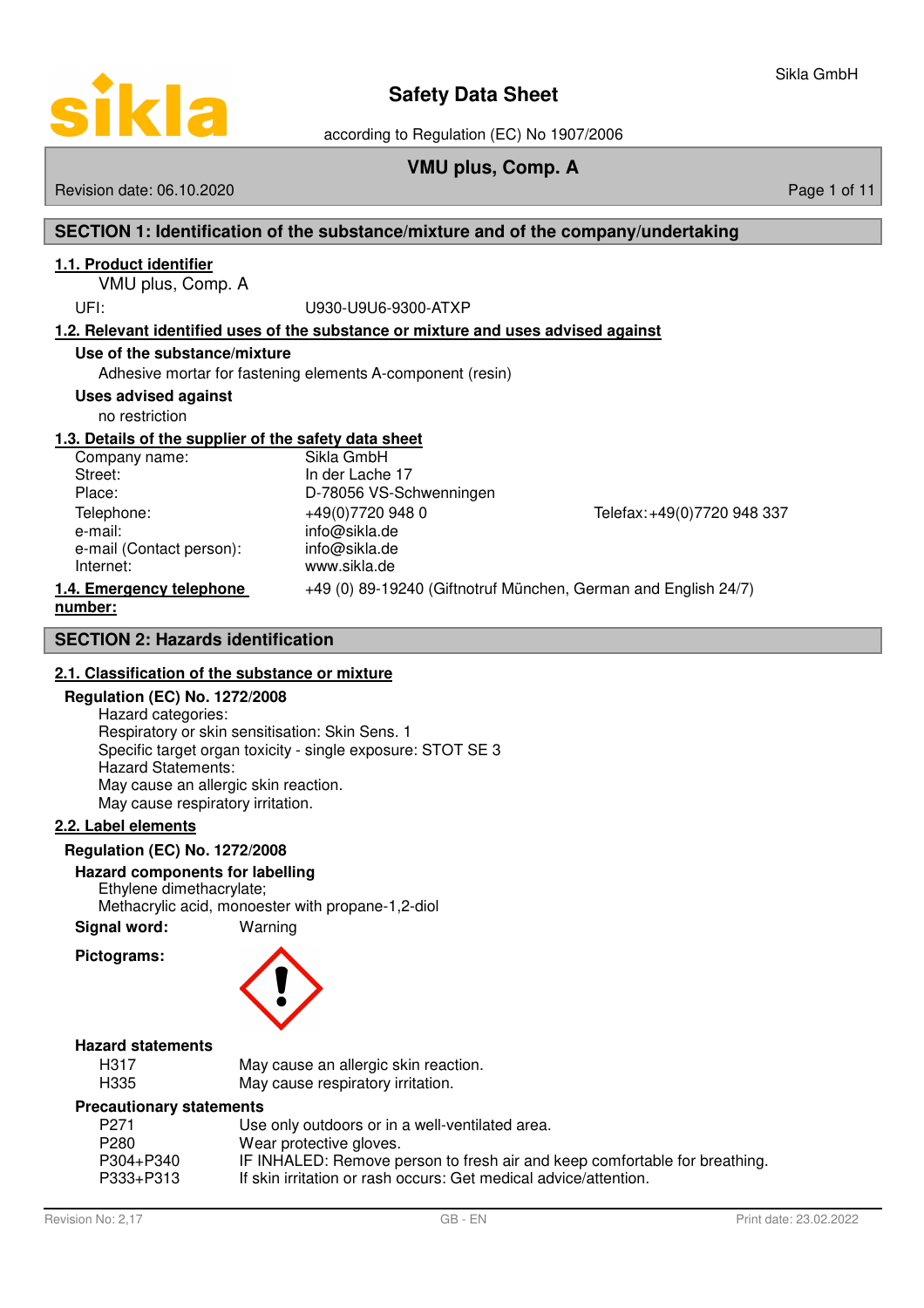

according to Regulation (EC) No 1907/2006

# **VMU plus, Comp. A**

| P362+P364 | Take off contaminated clothing and wash it before reuse.                             |
|-----------|--------------------------------------------------------------------------------------|
| P501      | Dispose of contents/container to an approved waste disposal plant in accordance with |
|           | local/national regulation.                                                           |

### **2 . 3 . Other hazards**

No information available.

## **SECTION 3: Composition/information on ingredients**

# **3 . 2 . Mixtures**

### **Hazardous components**

| <b>CAS No</b> | Chemical name                                                 |                                                   |                  |            |  |  |
|---------------|---------------------------------------------------------------|---------------------------------------------------|------------------|------------|--|--|
|               | EC No                                                         | Index No                                          | <b>REACH No</b>  |            |  |  |
|               | <b>GHS Classification</b>                                     |                                                   |                  |            |  |  |
| 97-90-5       | Ethylene dimethacrylate                                       |                                                   |                  | $5 - 20 %$ |  |  |
|               | 202-617-2                                                     | 607-114-00-5                                      | 01-2119965172-38 |            |  |  |
|               | Skin Sens. 1, STOT SE 3; H317 H335                            |                                                   |                  |            |  |  |
| 27813-02-1    |                                                               | Methacrylic acid, monoester with propane-1,2-diol |                  |            |  |  |
|               | 248-666-3                                                     |                                                   | 01-2119490226-37 |            |  |  |
|               | Eye Irrit. 2, Skin Sens. 1; H319 H317                         |                                                   |                  |            |  |  |
| 38668-48-3    | 1,1'-(p-Tolylimino)dipropan-2-ol                              |                                                   |                  | < 1,25%    |  |  |
|               | 254-075-1                                                     |                                                   | 01-2119980937-17 |            |  |  |
|               | Acute Tox. 2, Eye Irrit. 2, Aquatic Chronic 3; H300 H319 H412 |                                                   |                  |            |  |  |
| 6846-50-0     | 1-Isopropyl-2,2-dimethyltrimethylene Diisobutyrate            |                                                   |                  | $< 0.5 \%$ |  |  |
|               | 229-934-9                                                     |                                                   | 01-2119451093-47 |            |  |  |
|               | Repr. 2, Aquatic Chronic 3; H361d H412                        |                                                   |                  |            |  |  |

Full text of H and EUH statements: see section 16.

### **Specific concentration limits and M-factors**

| <b>CAS No</b> | <b>IEC No</b>   | <b>Chemical name</b>                        | Quantitvl |  |  |
|---------------|-----------------|---------------------------------------------|-----------|--|--|
|               |                 | Specific concentration limits and M-factors |           |  |  |
| 97-90-5       | $202 - 617 - 2$ | Ethylene dimethacrylate                     |           |  |  |
|               |                 | $\text{ISTOT}$ SE 3; H335: $> = 10 - 100$   |           |  |  |

### **SECTION 4: First aid measures**

### **4 . 1 . Description of first aid measures**

### **General information**

Remove affected person from the danger area and lay down. Take off immediately all contaminated clothing and wash it before reuse. Get medical advice/attention if you feel unwell.

### **After inhalation**

Provide fresh air. When in doubt or if symptoms are observed, get medical advice.

### **After contact with skin**

After contact with skin, wash immediately with plenty of water and soap. Take off immediately all contaminated clothing and wash it before reuse. Medical treatment necessary.

### **After contact with eyes**

Rinse immediately carefully and thoroughly with eye-bath or water. In case of eye irritation consult an ophthalmologist.

## **After ingestion**

Do NOT induce vomiting. Rinse mouth thoroughly with water. Medical treatment necessary.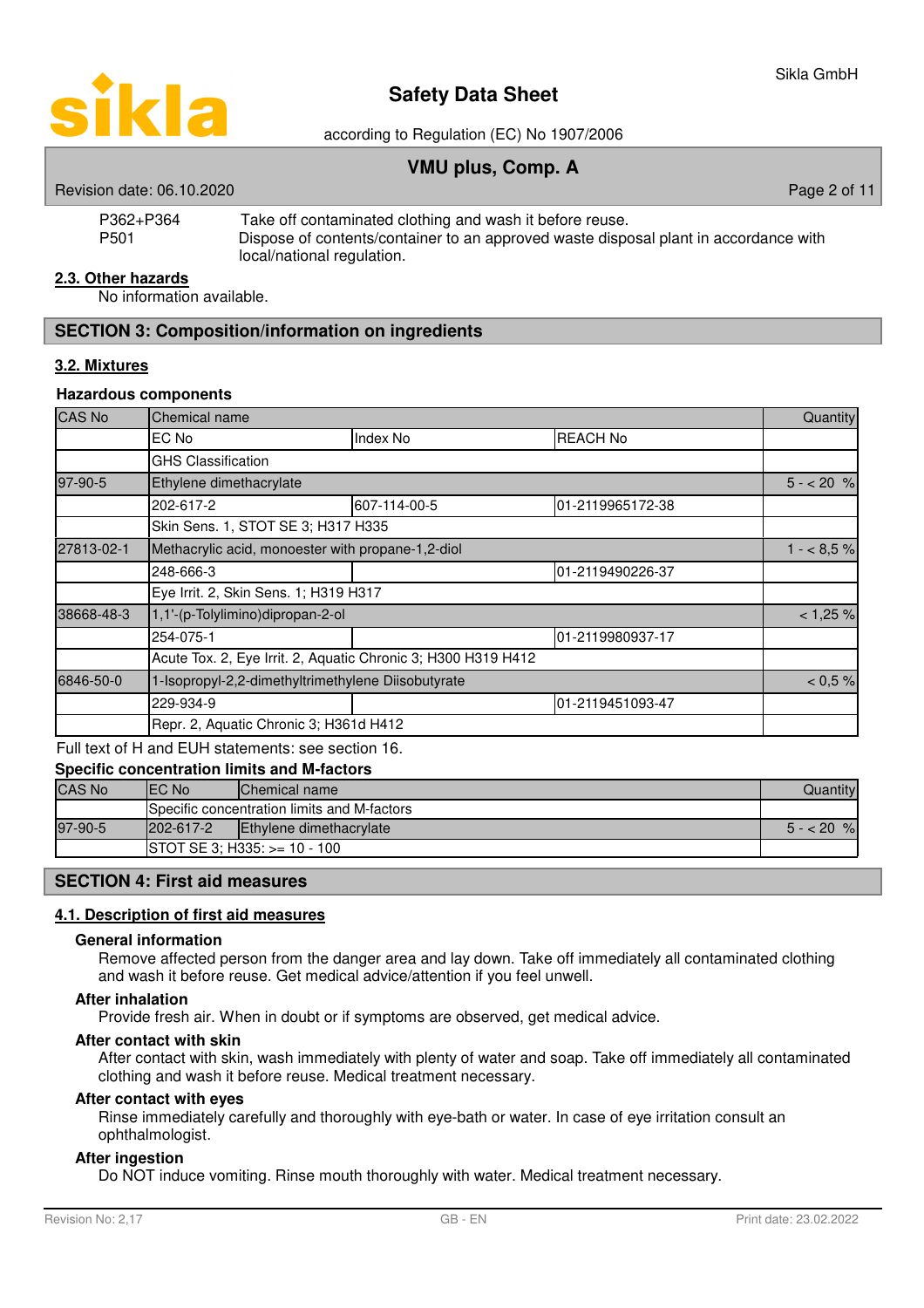

according to Regulation (EC) No 1907/2006

# **VMU plus, Comp. A**

### Revision date: 06.10.2020 **Page 3 of 11** New York 2012 12:00 Page 3 of 11

### **4 . 2 . M ost important symptoms and effects, b oth acute and delayed**

May cause an allergic skin reaction. May cause respiratory irritation.

# **4. 3 . I ndication of any immediate medical attention and special treatment needed**

Treat symptomatically.

## **SECTION 5: Firefighting measures**

### **5 . 1 . E xtinguishing media**

### **Suitable extinguishing media**

Foam Extinguishing powder Water spray jet Carbon dioxide (CO2)

**Unsuitable extinguishing media**

Full water jet

### **5 . 2 . Special hazards arising from the substance or mixture**

Pyrolysis products, toxic Carbon monoxide

### **5 . 3 . Advice for firefighters**

Wear a self-contained breathing apparatus and chemical protective clothing. Full protection suit. In case of fire and/or explosion do not breathe fumes.

### **Additional information**

Suppress gases/vapours/mists with water spray jet. Collect contaminated fire extinguishing water separately. Do not allow entering drains or surface water.

## **SECTION 6: Accidental release measures**

### **6 . 1 . Personal precautions , protective equipment and emergency procedures**

Use personal protective equipment as required. Provide adequate ventilation. Do not breathe gas/fumes/vapour/spray. Avoid contact with skin, eyes and clothes.

### **6 . 2 . Environmental precautions**

Do not allow to enter into surface water or drains.

### **6 . 3 . Methods and material for containment and cleaning up**

Collect spillage. Take up mechanically, placing in appropriate containers for disposal. Suitable material for taking up: Sand Treat the recovered material as prescribed in the section on waste disposal.

Retain contaminated washing water and dispose it.

## **6 . 4 . Reference to other sections**

Safe handling: see section 7 Personal protection equipment: see section 8 Disposal: see section 13

### **SECTION 7: Handling and storage**

### **7 . 1 . Precautions for safe handling**

### **Advice on safe handling**

Use only outdoors or in a well-ventilated area. Wear personal protection equipment (refer to section 8). Avoid contact with skin, eyes and clothes. When using do not eat, drink or smoke. Wash hands thoroughly after handling. Take off contaminated clothing and wash it before reuse.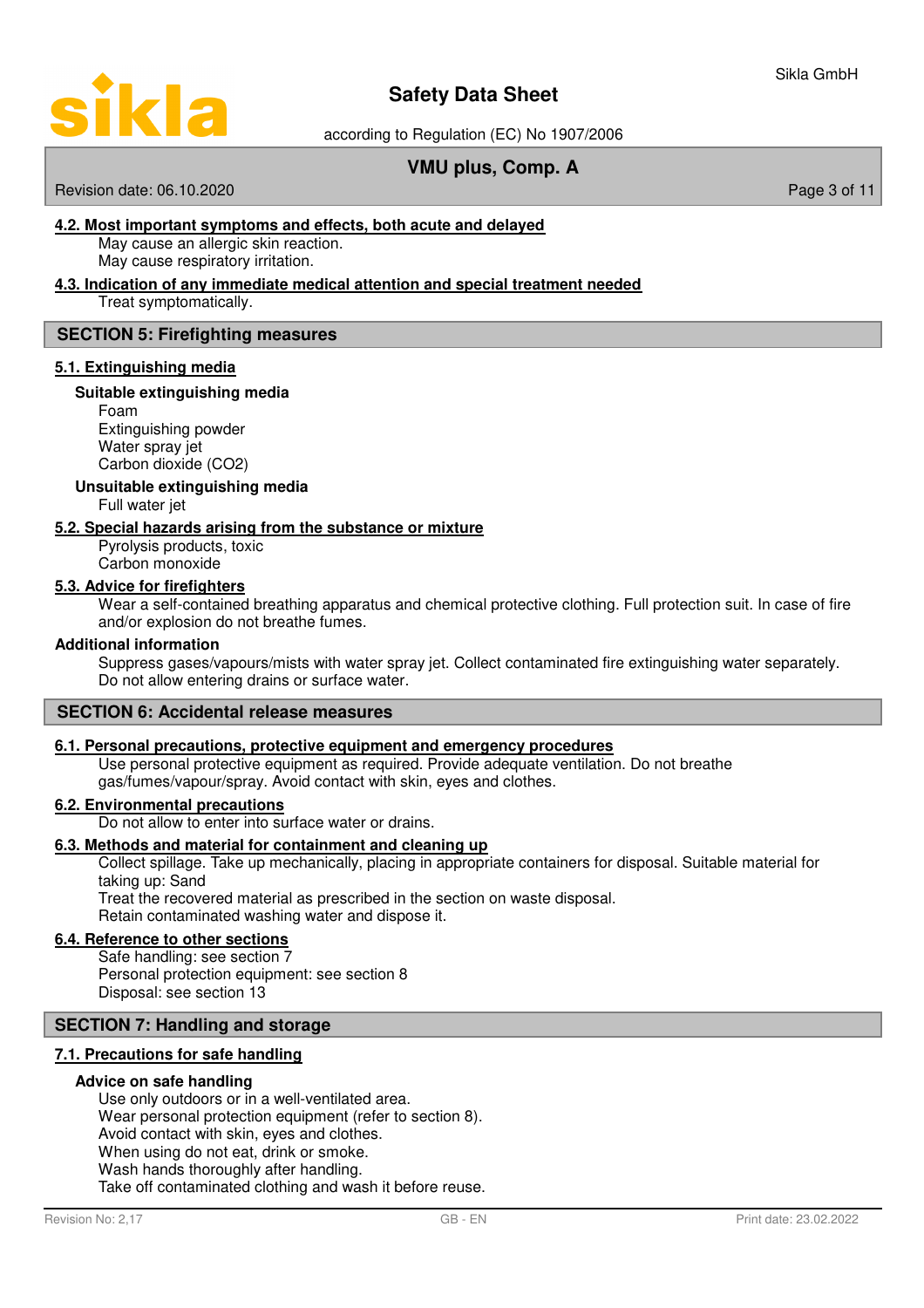

according to Regulation (EC) No 1907/2006

# **VMU plus, Comp. A**

Revision date: 06.10.2020 **Page 4 of 11** 

## **. 2 . C onditions for safe storage, i ncluding any incompatibilities**

## **Requirements for storage rooms and vessels**

Keep container tightly closed. Store in a place accessible by authorized persons only. Keep only in the original container in a cool, well-ventilated place.

### **Hints on joint storage**

Do not use for products which come into contact with the food stuffs.

## **Further information on storage conditions**

storage temperature: 5 - 25°C

## **7 . 3 . Specific end use ( s )**

Adhesive mortar for fastening elements A-component (resin)

### **SECTION 8: Exposure controls/personal protection**

### **8 . 1 . Control parameters**

### **DNEL/DMEL values**

| <b>CAS No</b>            | Substance                                          |                |          |                          |  |  |
|--------------------------|----------------------------------------------------|----------------|----------|--------------------------|--|--|
| DNEL type                |                                                    | Exposure route | Effect   | Value                    |  |  |
| 97-90-5                  | Ethylene dimethacrylate                            |                |          |                          |  |  |
| Worker DNEL, long-term   |                                                    | inhalation     | systemic | $2,45$ mg/m <sup>3</sup> |  |  |
| Worker DNEL, long-term   |                                                    | dermal         | systemic | 1,3 mg/kg bw/day         |  |  |
| 27813-02-1               | Methacrylic acid, monoester with propane-1,2-diol  |                |          |                          |  |  |
| Worker DNEL, long-term   |                                                    | inhalation     | systemic | 14,7 mg/m <sup>3</sup>   |  |  |
| Worker DNEL, long-term   |                                                    | dermal         | systemic | 4,2 mg/kg bw/day         |  |  |
|                          | Consumer DNEL, long-term                           | inhalation     | systemic | $8,8 \, \text{mg/m}^3$   |  |  |
| Consumer DNEL, long-term |                                                    | dermal         | systemic | 2,5 mg/kg bw/day         |  |  |
|                          | Consumer DNEL, long-term                           | loral          | systemic | 2,5 mg/kg bw/day         |  |  |
| 6846-50-0                | 1-Isopropyl-2,2-dimethyltrimethylene Diisobutyrate |                |          |                          |  |  |
| Worker DNEL, long-term   |                                                    | dermal         | systemic | 5 mg/kg bw/day           |  |  |
| Worker DNEL, long-term   |                                                    | inhalation     | systemic | 17,62 mg/m <sup>3</sup>  |  |  |
| Consumer DNEL, long-term |                                                    | inhalation     | systemic | 4,35 mg/m <sup>3</sup>   |  |  |
| Consumer DNEL, long-term |                                                    | oral           | systemic | 5 mg/kg bw/day           |  |  |
|                          | Consumer DNEL, long-term                           | ldermal        | systemic | 5 mg/kg bw/day           |  |  |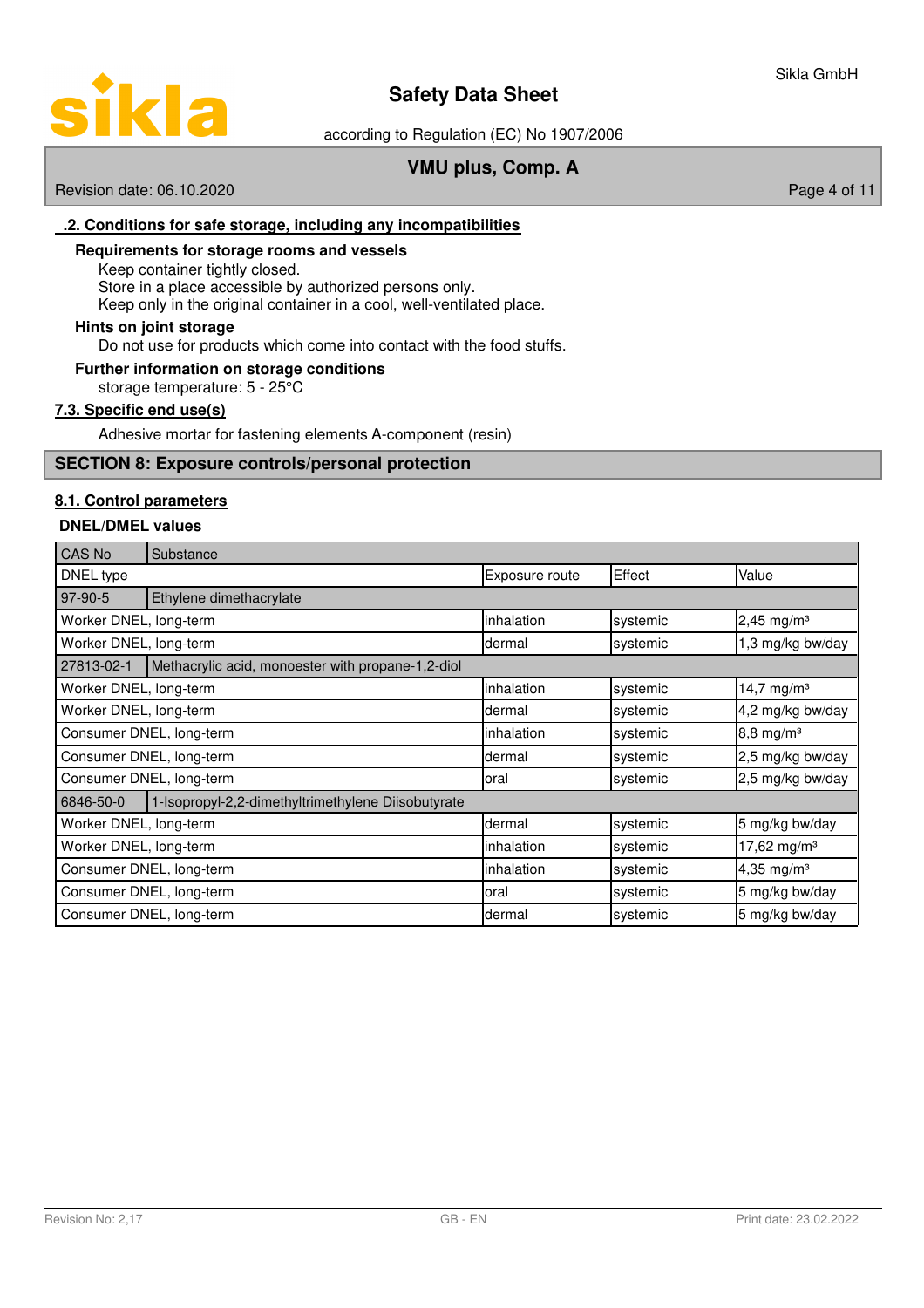

according to Regulation (EC) No 1907/2006

# **VMU plus, Comp. A**

Revision date: 06.10.2020 **Page 5 of 11** No. 2020

### **PNEC values**

| <b>CAS No</b>                     | Substance                                          |              |  |  |  |  |
|-----------------------------------|----------------------------------------------------|--------------|--|--|--|--|
| Environmental compartment         | Value                                              |              |  |  |  |  |
| 97-90-5                           | Ethylene dimethacrylate                            |              |  |  |  |  |
| 0,139 mg/l<br>Freshwater          |                                                    |              |  |  |  |  |
| Marine water                      |                                                    | $0,014$ mg/l |  |  |  |  |
|                                   | Marine water (intermittent releases)               | $0,15$ mg/l  |  |  |  |  |
| Freshwater sediment               |                                                    | $1,6$ mg/kg  |  |  |  |  |
| Marine sediment                   |                                                    | $0,16$ mg/kg |  |  |  |  |
|                                   | Micro-organisms in sewage treatment plants (STP)   | 57 mg/l      |  |  |  |  |
| Soil                              | 0,239 mg/kg                                        |              |  |  |  |  |
| 27813-02-1                        | Methacrylic acid, monoester with propane-1,2-diol  |              |  |  |  |  |
| 0,904 mg/l<br>Freshwater          |                                                    |              |  |  |  |  |
| 0,904 mg/l<br>Marine water        |                                                    |              |  |  |  |  |
| Freshwater sediment<br>6,28 mg/kg |                                                    |              |  |  |  |  |
| Marine sediment                   |                                                    | 6,28 mg/kg   |  |  |  |  |
|                                   | Micro-organisms in sewage treatment plants (STP)   | 10 mg/l      |  |  |  |  |
| Soil                              |                                                    | 0,727 mg/kg  |  |  |  |  |
| 6846-50-0                         | 1-Isopropyl-2,2-dimethyltrimethylene Diisobutyrate |              |  |  |  |  |
| 0,014 mg/l<br>Freshwater          |                                                    |              |  |  |  |  |
| 0,001 mg/l<br>Marine water        |                                                    |              |  |  |  |  |
|                                   | 5,29 mg/kg<br>Freshwater sediment                  |              |  |  |  |  |
| Marine sediment                   |                                                    | 0,529 mg/kg  |  |  |  |  |
| Soil                              |                                                    | 1,05 mg/kg   |  |  |  |  |

## **Additional advice on limit values**

This mixture contains quartz filler which is firmly bound in the pasty component, and thus not freely available during use, so that a risk of dust inhalation is excluded. Exposure limit values for respirable dusts are not relevant for this product.

### **8 . 2 . Exposure controls**



### **Appropriate engineering controls**

Provide adequate ventilation. If local exhaust ventilation is not possible or not sufficient, the entire working area must be ventilated by technical means.

### **Protective and hygiene measures**

Take off contaminated clothing and wash it before reuse. Draw up and observe skin protection programme. Wash hands thoroughly after handling. When using do not eat, drink or smoke.

## **Eye/face protection**

Wear eye protection/face protection. Wear safety glasses.

### **Hand protection**

Disposable gloves Recommended material: NBR (Nitrile rubber) Breakthrough time: > 480 min Thickness of the glove material:  $> 0.2$  mm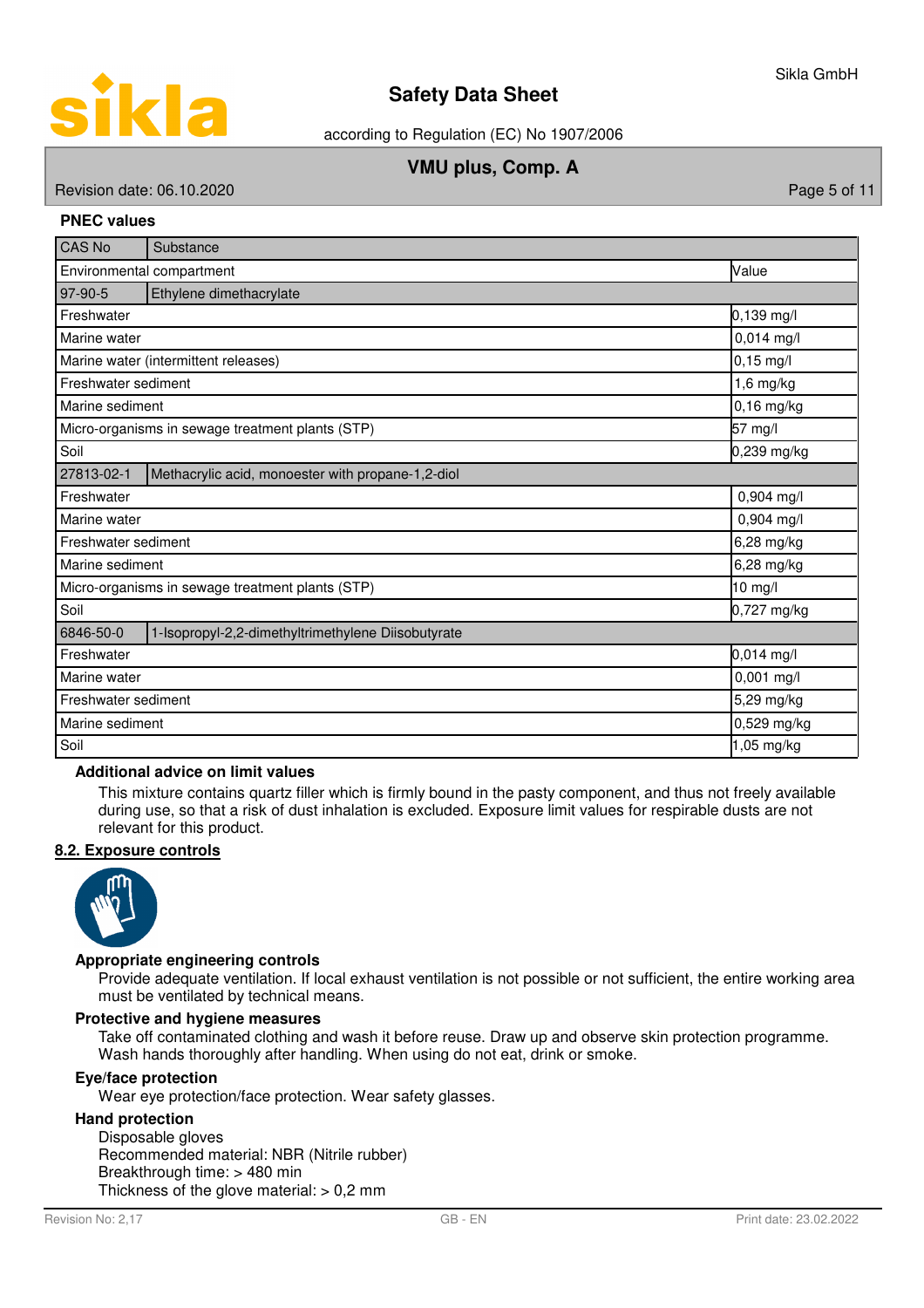

according to Regulation (EC) No 1907/2006

# **VMU plus, Comp. A**

Revision date: 06.10.2020 **Page 6 of 11** No. 2020 **Page 6 of 11** 

DIN-/EN-Norms: EN 374

When handling with chemical substances, protective gloves must be worn with the CE-label including the four control digits. For special purposes, it is recommended to check the resistance to chemicals of the protective gloves mentioned above together with the supplier of these gloves.

### **Skin protection**

Wear suitable protective clothing.

## **Respiratory protection**

In case of inadequate ventilation wear respiratory protection. Respiratory protection with combination filter A1P2 (organic gases/vapors and particles) recommended.

### **SECTION 9: Physical and chemical properties**

## **9 . 1 . Information on basic physical and chemical properties**

| Physical state:<br>Colour:<br>Odour:<br>Odour threshold:                                    | solid (pasty)<br>light beige<br>characteristic<br>No data available                                    |
|---------------------------------------------------------------------------------------------|--------------------------------------------------------------------------------------------------------|
| pH-Value:                                                                                   | not determined                                                                                         |
| Changes in the physical state<br>Melting point:<br>Initial boiling point and boiling range: | not determined<br>not determined                                                                       |
| Flash point:                                                                                | not applicable                                                                                         |
|                                                                                             |                                                                                                        |
| <b>Flammability</b><br>Solid:<br>Gas:                                                       | not determined<br>not applicable                                                                       |
| Lower explosion limits:<br>Upper explosion limits:                                          | not determined<br>not determined                                                                       |
| <b>Auto-ignition temperature</b><br>Solid:<br>Gas:                                          | not determined<br>not applicable                                                                       |
| Decomposition temperature:                                                                  | not determined                                                                                         |
| <b>Oxidizing properties</b><br>Not oxidising.                                               |                                                                                                        |
| Vapour pressure:                                                                            | not determined                                                                                         |
| Density (at 20 °C):                                                                         | $1,71$ g/cm <sup>3</sup>                                                                               |
| Water solubility:                                                                           | The study does not need to be conducted<br>because the substance is known to be<br>insoluble in water. |
| Solubility in other solvents<br>not determined                                              |                                                                                                        |
| Partition coefficient:                                                                      | not determined                                                                                         |
| Vapour density:                                                                             | not determined                                                                                         |
| Evaporation rate:                                                                           | not determined                                                                                         |
| 9.2. Other information                                                                      |                                                                                                        |
| Solid content:                                                                              | not determined                                                                                         |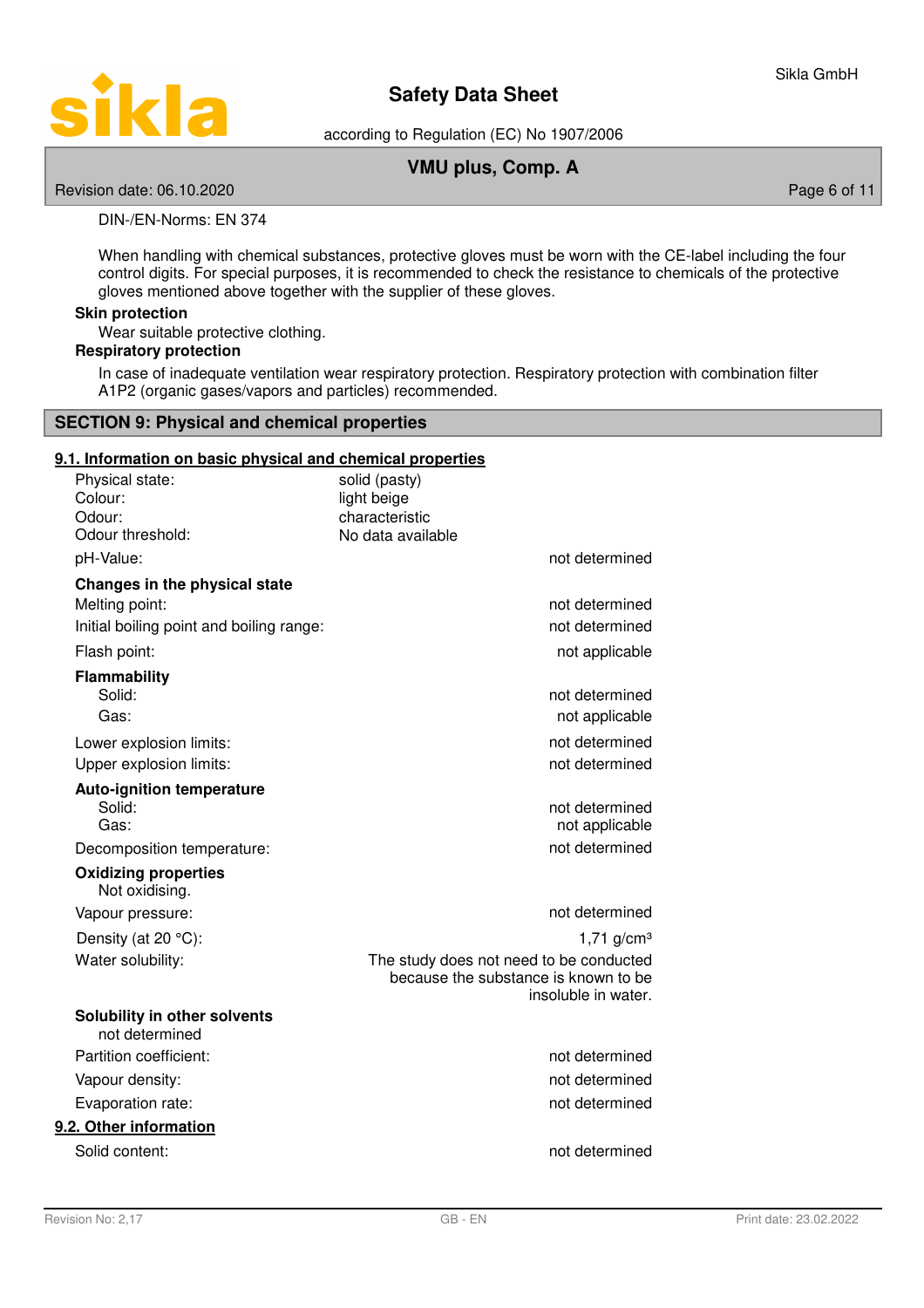

according to Regulation (EC) No 1907/2006

# **VMU plus, Comp. A**

Revision date: 06.10.2020 **Page 7 of 11** 

## **SECTION 10: Stability and reactivity**

### **0.1. Reactivity**

No hazardous reaction when handled and stored according to provisions.

### **1 0. 2 . C hemical stability**

The product is stable under storage at normal ambient temperatures.

### **1 0. 3 . P ossibility of hazardous reactions**

Response: Oxidising agent, strong

### **10 . 4 . Conditions to avoid**

Heat. Keep cool. Protect from sunlight.

### **10 . 5 . Incompatible materials**

No information available.

### **10 . 6 . Hazardous decomposition products**

No known hazardous decomposition products.

## **SECTION 11: Toxicological information**

### **11 . 1 . Information on toxicological effects**

## **Acute toxicity**

Based on available data, the classification criteria are not met.

| <b>CAS No</b> | Chemical name                                      |               |        |            |        |        |  |
|---------------|----------------------------------------------------|---------------|--------|------------|--------|--------|--|
|               | Exposure route                                     | Dose          |        | Species    | Source | Method |  |
| 97-90-5       | Ethylene dimethacrylate                            |               |        |            |        |        |  |
|               | oral                                               | LD50<br>mg/kg | 8700   | Rat        |        |        |  |
|               | dermal                                             | LD50<br>mg/kg | > 2000 | Rat        |        |        |  |
| 27813-02-1    | Methacrylic acid, monoester with propane-1,2-diol  |               |        |            |        |        |  |
|               | oral                                               | LD50<br>mg/kg | > 2000 | Rat        |        |        |  |
|               | dermal                                             | LD50<br>mg/kg | > 5000 | Rabbit     |        |        |  |
| 38668-48-3    | 1,1'-(p-Tolylimino)dipropan-2-ol                   |               |        |            |        |        |  |
|               | oral                                               | D50<br>mg/kg  | 27,5   | Rat        |        |        |  |
|               | dermal                                             | LD50<br>mg/kg | > 2000 | Rat        |        |        |  |
| 6846-50-0     | 1-Isopropyl-2,2-dimethyltrimethylene Diisobutyrate |               |        |            |        |        |  |
|               | oral                                               | LD50<br>mg/kg | 3200   | Rat        |        |        |  |
|               | dermal                                             | LD50<br>mg/kg | 18900  | Guinea pig |        |        |  |

### **Irritation and corrosivity**

Based on available data, the classification criteria are not met.

### **Sensitising effects**

May cause an allergic skin reaction. (Ethylene dimethacrylate; Methacrylic acid, monoester with propane-1,2-diol)

### **Carcinogenic/mutagenic/toxic effects for reproduction**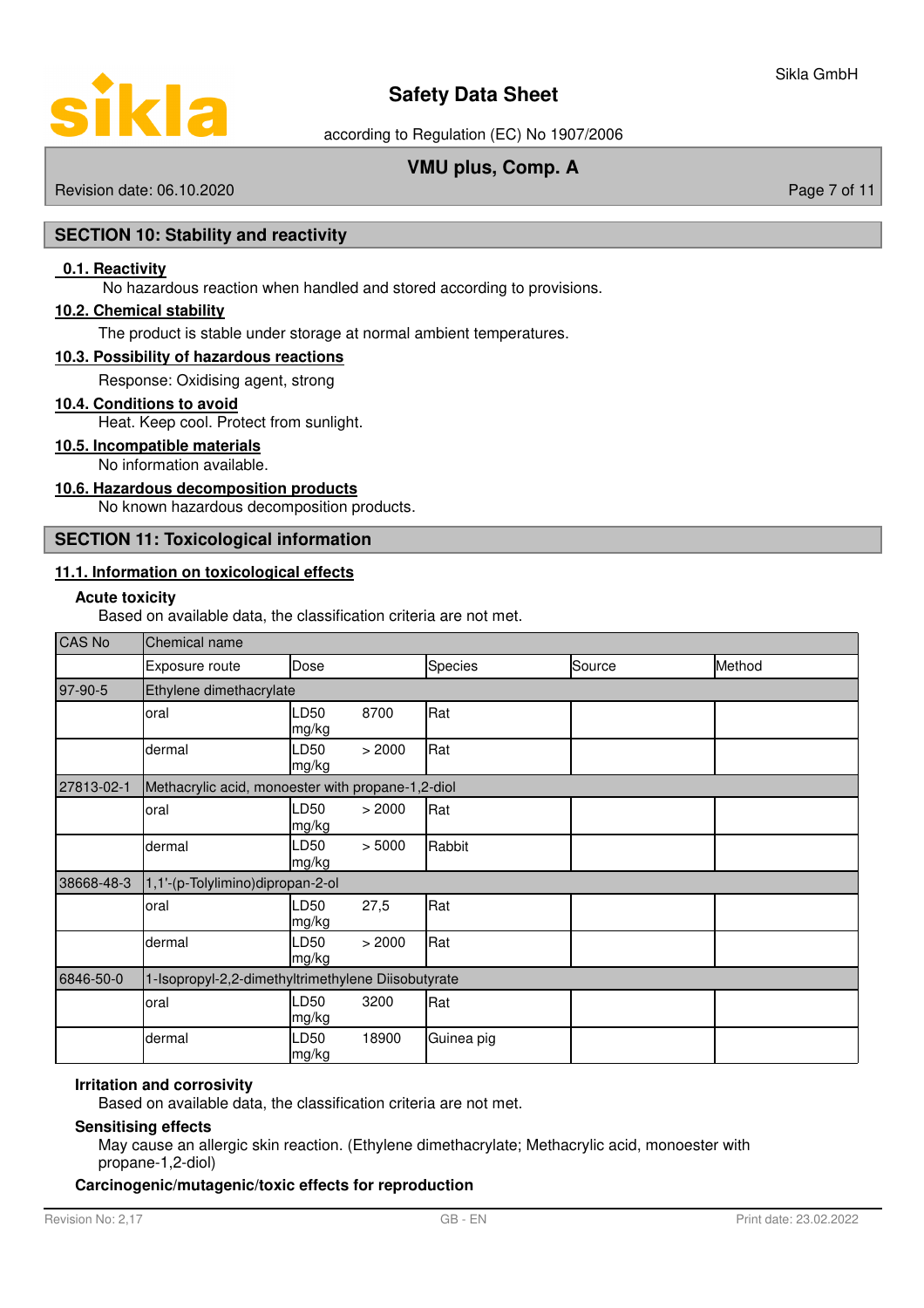

according to Regulation (EC) No 1907/2006

# **VMU plus, Comp. A**

Revision date: 06.10.2020 **Page 8 of 11** 

Based on available data, the classification criteria are not met.

# **STOT-single exposure**

May cause respiratory irritation. (Ethylene dimethacrylate)

### **STOT-repeated exposure**

Based on available data, the classification criteria are not met.

# **Aspiration hazard**

Based on available data, the classification criteria are not met.

### **Further information**

The mixture is classified as hazardous according to regulation (EC) No 1272/2008 [CLP].

### **SECTION 12: Ecological information**

### **12 . 1 . Toxicity**

The product is not: Ecotoxic.

| CAS No     | Chemical name                                      |                     |           |    |                                         |        |                     |
|------------|----------------------------------------------------|---------------------|-----------|----|-----------------------------------------|--------|---------------------|
|            | Aquatic toxicity                                   | Dose                |           |    | $[h]   [d]$ Species                     | Source | Method              |
| 97-90-5    | Ethylene dimethacrylate                            |                     |           |    |                                         |        |                     |
|            | Acute fish toxicity                                | LC50<br>mg/l        | 15,95     |    | 96 h Brachydanio rerio<br>(zebra-fish)  |        |                     |
|            | Acute algae toxicity                               | ErC50<br>mg/l       | 17,3      |    | 72 h Pseudokirchneriella<br>subcapitata |        |                     |
|            | Acute crustacea toxicity                           | <b>EC50</b><br>mg/l | 44,9      |    | 48 h Daphnia magna (Big<br>water flea)  |        |                     |
|            | Crustacea toxicity                                 | <b>NOEC</b><br>mg/l | 13,2      | 2d |                                         |        |                     |
| 27813-02-1 | Methacrylic acid, monoester with propane-1,2-diol  |                     |           |    |                                         |        |                     |
|            | Acute algae toxicity                               | ErC50<br>mg/l       | > 97,2    |    | 72 h Pseudokirchneriella<br>subcapitata |        |                     |
|            | Acute crustacea toxicity                           | <b>EC50</b><br>mg/l | >143      |    | 48 h Daphnia magna (Big<br>water flea)  |        |                     |
|            | Algae toxicity                                     | <b>NOEC</b>         | mg/l      |    |                                         |        |                     |
| 38668-48-3 | 1,1'-(p-Tolylimino)dipropan-2-ol                   |                     |           |    |                                         |        |                     |
|            | Acute fish toxicity                                | LC50                | $17$ mg/l |    | 96 h Brachydanio rerio<br>(zebra-fish)  |        |                     |
|            | Acute algae toxicity                               | ErC50               | 245 mg/l  |    | 72 hlDesmodesmus<br>subspicatus         |        |                     |
|            | Acute crustacea toxicity EC50                      | mg/l                | 28,8      |    | 48 h Daphnia magna (Big<br>water flea)  |        |                     |
|            | Algae toxicity                                     | <b>NOEC</b><br>mg/l | 57,8      |    | 72 d Desmodesmus<br>subspicatus         |        | OECD <sub>201</sub> |
| 6846-50-0  | 1-Isopropyl-2,2-dimethyltrimethylene Diisobutyrate |                     |           |    |                                         |        |                     |
|            | Algae toxicity                                     | <b>NOEC</b><br>mg/l | 2,25      | 3d |                                         |        |                     |

# **12 . 2 . Persistence and degradability**

The product has not been tested.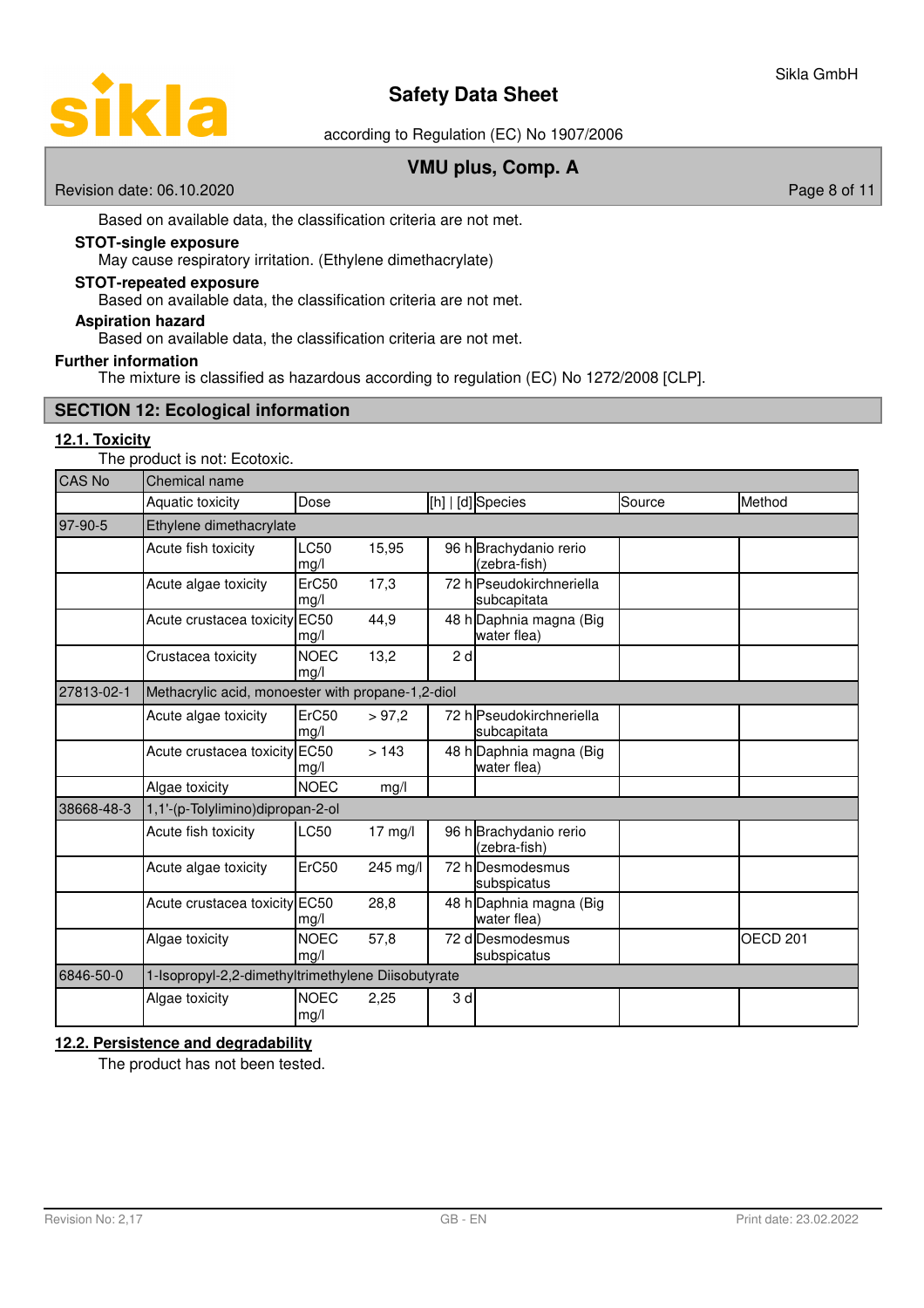according to Regulation (EC) No 1907/2006

# **VMU plus, Comp. A**

Revision date: 06.10.2020 **Page 9 of 11** New York 2012 12:00 Page 9 of 11

| <b>CAS No</b> | <b>Chemical name</b>                              |       |    |        |
|---------------|---------------------------------------------------|-------|----|--------|
|               | Method                                            | Value |    | Source |
|               | Evaluation                                        |       |    |        |
| 97-90-5       | Ethylene dimethacrylate                           |       |    |        |
|               | OECD 301D                                         | 71%   | 28 |        |
| 27813-02-1    | Methacrylic acid, monoester with propane-1,2-diol |       |    |        |
|               | OECD 301C                                         | 81%   | 28 |        |

### **2. 3 . B ioaccumulative potential**

The product has not been tested.

### **Partition coefficient n-octanol/water**

| <b>CAS No</b> | <b>Chemical name</b>                               | Log Pow |
|---------------|----------------------------------------------------|---------|
| 97-90-5       | Ethylene dimethacrylate                            | 2,4     |
| 27813-02-1    | Methacrylic acid, monoester with propane-1,2-diol  | 0,97    |
| 38668-48-3    | $\uparrow$ ,1'-(p-Tolylimino)dipropan-2-ol         | 2,1     |
| 6846-50-0     | 1-Isopropyl-2,2-dimethyltrimethylene Diisobutyrate | 4.91    |

### **12 . 4 . Mobility in soil**

The product has not been tested.

### **12 . 5 . Results of PBT and vPvB assessment**

The product has not been tested.

### **12 . 6 . Other adverse effects**

No information available.

### **Further information**

Do not allow to enter into surface water or drains. Do not allow to enter into soil/subsoil.

### **SECTION 13: Disposal considerations**

### **13 . 1 . Waste treatment methods**

### **Disposal recommendations**

Subsequent waste code numbers of the European Waste Catalogue are considered as recommendations. Dispose of waste according to applicable legislation. Do not allow to enter into surface water or drains. Do not allow to enter into soil/subsoil.

### **List of Wastes Code - residues/unused products**

080409 WASTES FROM THE MANUFACTURE, FORMULATION, SUPPLY AND USE (MFSU) OF COATINGS (PAINTS, VARNISHES AND VITREOUS ENAMELS), ADHESIVES, SEALANTS AND PRINTING INKS; wastes from MFSU of adhesives and sealants (including waterproofing products); waste adhesives and sealants containing organic solvents or other hazardous substances; hazardous waste

### **List of Wastes Code - used product**

WASTES FROM THE MANUFACTURE, FORMULATION, SUPPLY AND USE (MFSU) OF COATINGS (PAINTS, VARNISHES AND VITREOUS ENAMELS), ADHESIVES, SEALANTS AND PRINTING INKS; wastes from MFSU of adhesives and sealants (including waterproofing products); waste adhesives and sealants containing organic solvents or other hazardous substances; hazardous waste 080409

### **List of Wastes Code - contaminated packaging**

WASTE PACKAGING; ABSORBENTS, WIPING CLOTHS, FILTER MATERIALS AND PROTECTIVE CLOTHING NOT OTHERWISE SPECIFIED; packaging (including separately collected municipal packaging waste); packaging containing residues of or contaminated by hazardous substances; hazardous waste 150110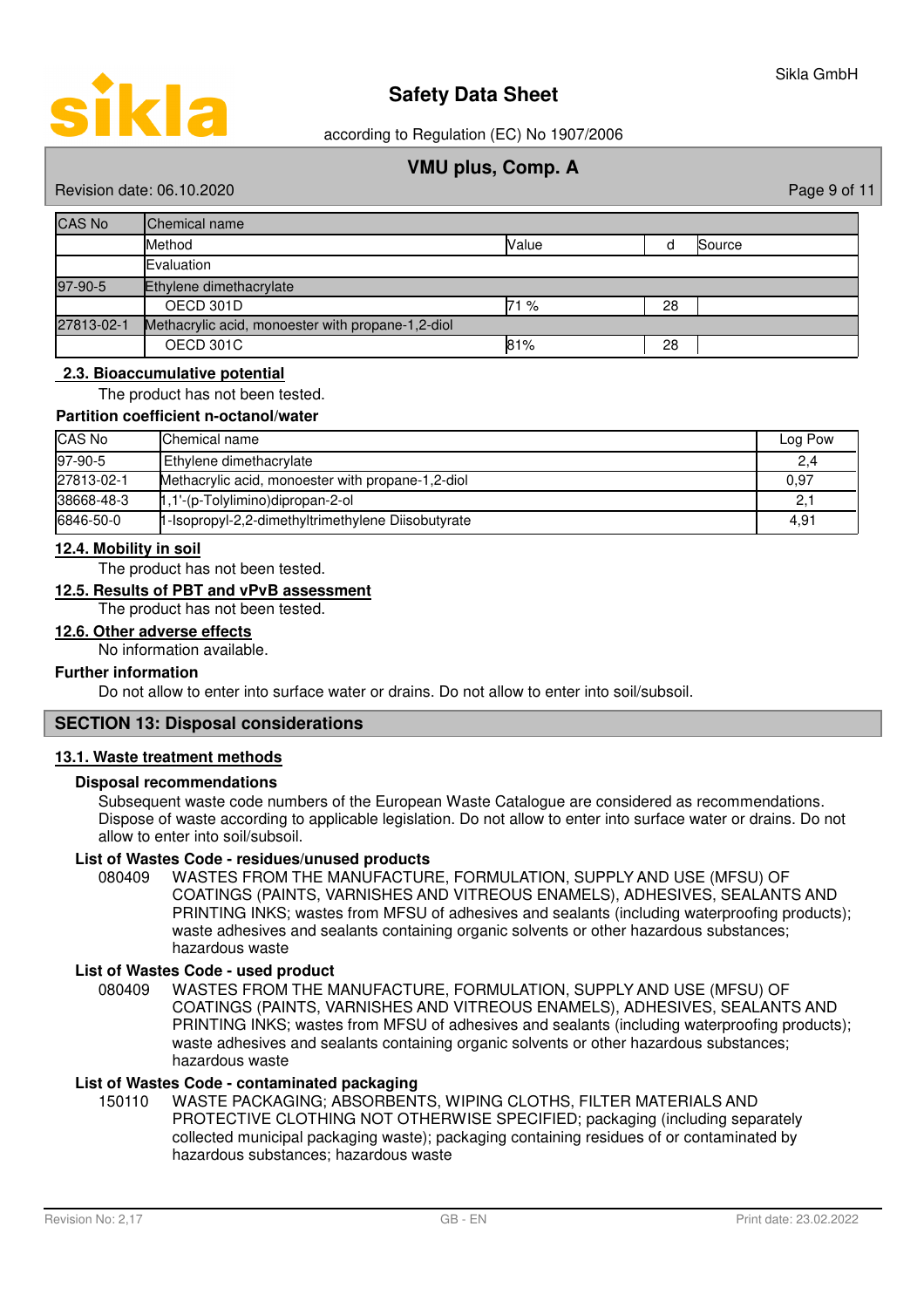

according to Regulation (EC) No 1907/2006

# **VMU plus, Comp. A**

Sikla GmbH

Revision date: 06.10.2020 **Page 10 of 11** New York 2012 12:00 Page 10 of 11

# **SECTION 14: Transport information**

| Land transport (ADR/RID)                                                 |                                                                                                                       |
|--------------------------------------------------------------------------|-----------------------------------------------------------------------------------------------------------------------|
| 14.1. UN number:                                                         | No dangerous good in sense of this transport regulation.                                                              |
| 14.2. UN proper shipping name:                                           | No dangerous good in sense of this transport regulation.                                                              |
| 14.3. Transport hazard class(es):                                        | No dangerous good in sense of this transport regulation.                                                              |
| 14.4. Packing group:                                                     | No dangerous good in sense of this transport regulation.                                                              |
| <b>Inland waterways transport (ADN)</b>                                  |                                                                                                                       |
| 14.1. UN number:                                                         | No dangerous good in sense of this transport regulation.                                                              |
| 14.2. UN proper shipping name:                                           | No dangerous good in sense of this transport regulation.                                                              |
| 14.3. Transport hazard class(es):                                        | No dangerous good in sense of this transport regulation.                                                              |
| 14.4. Packing group:                                                     | No dangerous good in sense of this transport regulation.                                                              |
| <b>Marine transport (IMDG)</b>                                           |                                                                                                                       |
| 14.1. UN number:                                                         | No dangerous good in sense of this transport regulation.                                                              |
| 14.2. UN proper shipping name:                                           | No dangerous good in sense of this transport regulation.                                                              |
| 14.3. Transport hazard class(es):                                        | No dangerous good in sense of this transport regulation.                                                              |
| 14.4. Packing group:                                                     | No dangerous good in sense of this transport regulation.                                                              |
| Air transport (ICAO-TI/IATA-DGR)                                         |                                                                                                                       |
| 14.1. UN number:                                                         | No dangerous good in sense of this transport regulation.                                                              |
| 14.2. UN proper shipping name:                                           | No dangerous good in sense of this transport regulation.                                                              |
| 14.3. Transport hazard class(es):                                        | No dangerous good in sense of this transport regulation.                                                              |
| 14.4. Packing group:                                                     | No dangerous good in sense of this transport regulation.                                                              |
| 14.5. Environmental hazards                                              |                                                                                                                       |
| <b>ENVIRONMENTALLY HAZARDOUS:</b>                                        | no                                                                                                                    |
| 14.6. Special precautions for user<br>No information available.          |                                                                                                                       |
| 14.7. Transport in bulk according to Annex II of Marpol and the IBC Code |                                                                                                                       |
| not applicable                                                           |                                                                                                                       |
| <b>SECTION 15: Regulatory information</b>                                |                                                                                                                       |
|                                                                          | 15.1. Safety, health and environmental regulations/legislation specific for the substance or mixture                  |
| <b>EU</b> regulatory information                                         |                                                                                                                       |
| Information according to 2012/18/EU                                      | Not subject to 2012/18/EU (SEVESO III)                                                                                |
| (SEVESO III):                                                            |                                                                                                                       |
| <b>Additional information</b><br>VOC content: 6,9 % (DIN EN ISO 11890-2) |                                                                                                                       |
| To follow: 850/2004/EC, 79/117/EEC, 689/2008/EC                          |                                                                                                                       |
| National regulatory information                                          |                                                                                                                       |
| <b>Employment restrictions:</b>                                          | Observe restrictions to employment for juveniles according to the 'juvenile<br>untly protootion quidoling! (01/22/EC) |

work protection guideline' (94/33/EC). Water hazard class (D): 1 - slightly hazardous to water<br>Skin resorption/Sensitization: Causes allergic hypersensitivity Causes allergic hypersensitivity reactions.

## **15.2. Chemical safety assessment**

Chemical safety assessments for substances in this mixture were not carried out.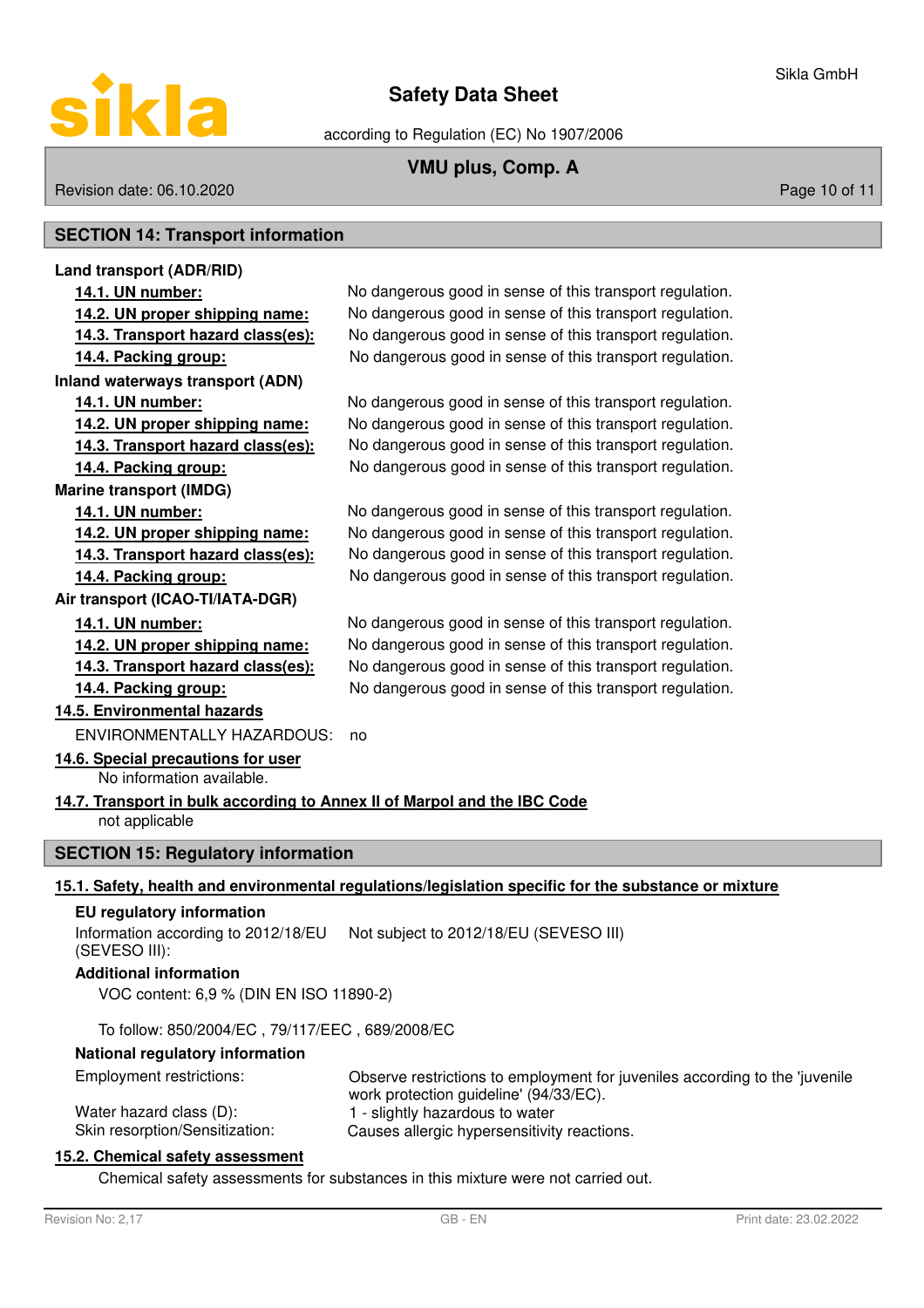

according to Regulation (EC) No 1907/2006

# **VMU plus, Comp. A**

# Revision date: 06.10.2020 **Page 11 of 11** New York 2012 12:00 Page 11 of 11

# **SECTION 16: Other information**

### **Abbreviations and acronyms**

ADN: Accord européen relativ au transport international des marchandises Dangereuses par voie de **Navigation** (European Agreement concerning the International Carriage of Dangerous Goods by Inland Waterways) ADR: Accord européen sur le transport des marchandises dangereuses par route (European Agreement

concerning the International Carriage of Dangerous Goods by Road)

CAS: Chemical Abstracts Service

CLP: Classification, Labeling and Packaging

DMEL: Derived Minimal Effect level

DNEL: Derived No Effect Level

EC50: Effective concentration, 50%

ErC50: EC50 in terms of reduction of growth rate

IATA: International Air Transport Association

IATA-DGR: Dangerous Goods Regulations (DRG) for the air transport (IATA)

IMDG: International Maritime Code for Dangerous Goods

LC50: Lethal concentration, 50%

LD50: Lethal dose, 50%

NOEC: No Observed Effect Concentration

OECD: Oragnisation for Economic Co-operation and Development

PBT: persistent, bioaccumulative and toxic

vPvB: very persistent and very bioaccumulative

PNEC: Predicted No Effect Concentration

REACH: Registration, Evaluation, Authorisation and Restriction of Chemicals

RID: Règlement concernant le transport international ferroviaire de marchandises dangereuses (Regulations Concerning the International Carriage of Dangerous Goods by Rail)

VOC: Volatile organic compound

Acute Tox. 2: Acute toxicity, Category 2

Aquatic Chronic 3: Long-term aquatic hazard, Category 3

Eye Irrit. 2: Serious eye damage/eye irritation, Category 2

Skin Sens. 1: Skin sensitilization, Category 1

STOT SE 3: Specific target organ toxicity (single exposure), Category 3

### **Classification for mixtures and used evaluation method according to Regulation (EC) No. 1272/2008 [CLP]**

| Classification     | Classification procedure |
|--------------------|--------------------------|
| Skin Sens. 1; H317 | Calculation method       |
| STOT SE 3: H335    | Calculation method       |

### **Relevant H and EUH statements (number and full text)**

| H <sub>300</sub>  | Fatal if swallowed.                                |
|-------------------|----------------------------------------------------|
| H317              | May cause an allergic skin reaction.               |
| H <sub>3</sub> 19 | Causes serious eye irritation.                     |
| H335              | May cause respiratory irritation.                  |
| H361d             | Suspected of damaging the unborn child.            |
| H412              | Harmful to aquatic life with long lasting effects. |
|                   |                                                    |

### **Further Information**

The above information describes exclusively the safety requirements of the product and is based on our present-day knowledge. The information is intended to give you advice about the safe handling of the product named in this safety data sheet, for storage, processing, transport and disposal. The information cannot be transferred to other products. In the case of mixing the product with other products or in the case of processing, the information on this safety data sheet is not necessarily valid for the new made-up material.

(The data for the hazardous ingredients were taken respectively from the last version of the sub-contractor's safety data sheet.)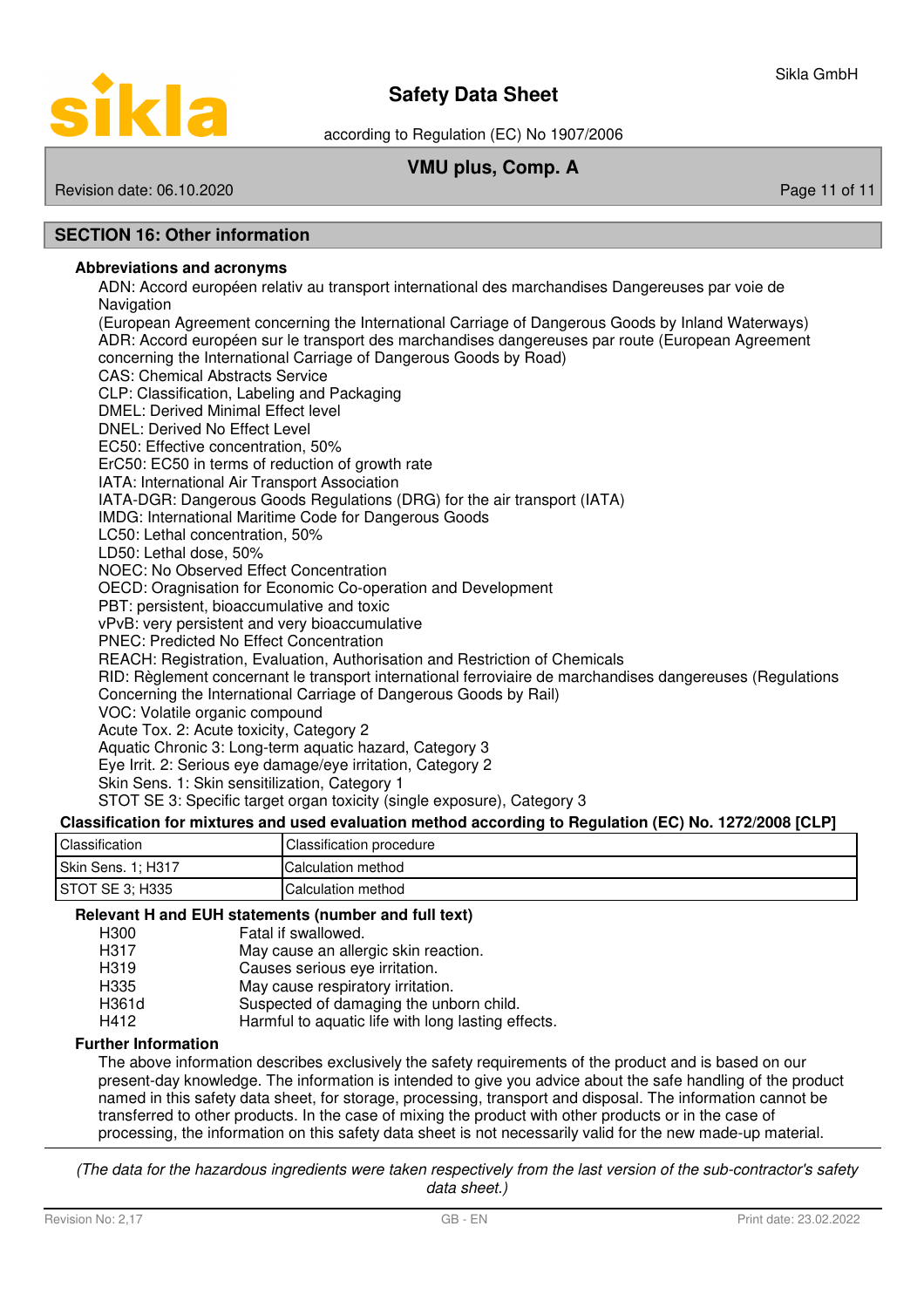

according to Regulation (EC) No 1907/2006

# **VMU plus, Comp. B**

### Revision date: 06.10.2020 **Page 1 of 10** New York 2010 12:00 Page 1 of 10

# **SECTION 1: Identification of the substance/mixture and of the company/undertaking**

# **1 . 1 . Product identifier**

VMU plus, Comp. B

### UFI: WD30-C9HK-K30H-05HR

### **1 . 2 . Relevant identified uses of the substance or mixture and uses advised against**

### **Use of the substance/mixture**

compound mortar B-component (hardener)

### **Uses advised against**

no restriction

## **1 . 3 . Details of the supplier of the safety data sheet**

Company name: Sikla GmbH<br>Street: Street: Street: Street: Street: Street: In der Lache 17<br>Place: In 278056 VS-Sc e-mail: info@sikla.de e-mail (Contact person): info@sikla.de Internet: www.sikla.de

D-78056 VS-Schwenningen Telephone: +49(0)7720 948 0 Telefax: +49(0)7720 948 337

# **1.4. Emergency telephone** +49 (0) 89-19240 (Giftnotruf München, German and English 24/7) **number :**

## **SECTION 2: Hazards identification**

## **2 . 1 . Classification of the substance or mixture**

### **Regulation (EC) No. 1272/2008**

Hazard categories: Serious eye damage/eye irritation: Eye Irrit. 2 Respiratory or skin sensitisation: Skin Sens. 1 Hazard Statements: Causes serious eye irritation. May cause an allergic skin reaction.

### **2 . 2 . Label elements**

### **Regulation (EC) No. 1272/2008**

**Hazard components for labelling**

Dibenzoyl peroxide

**Signal word:** Warning

**Pictograms:**

### **Hazard statements**

| H319 | Causes serious eye irritation.       |
|------|--------------------------------------|
| H317 | May cause an allergic skin reaction. |

### **Precautionary statements**

| P <sub>261</sub> | Avoid breathing vapours.                                         |
|------------------|------------------------------------------------------------------|
| P <sub>280</sub> | Wear protective gloves and eye/face protection.                  |
| P333+P313        | If skin irritation or rash occurs: Get medical advice/attention. |
| P337+P313        | If eye irritation persists: Get medical advice/attention.        |
| P362+P364        | Take off contaminated clothing and wash it before reuse.         |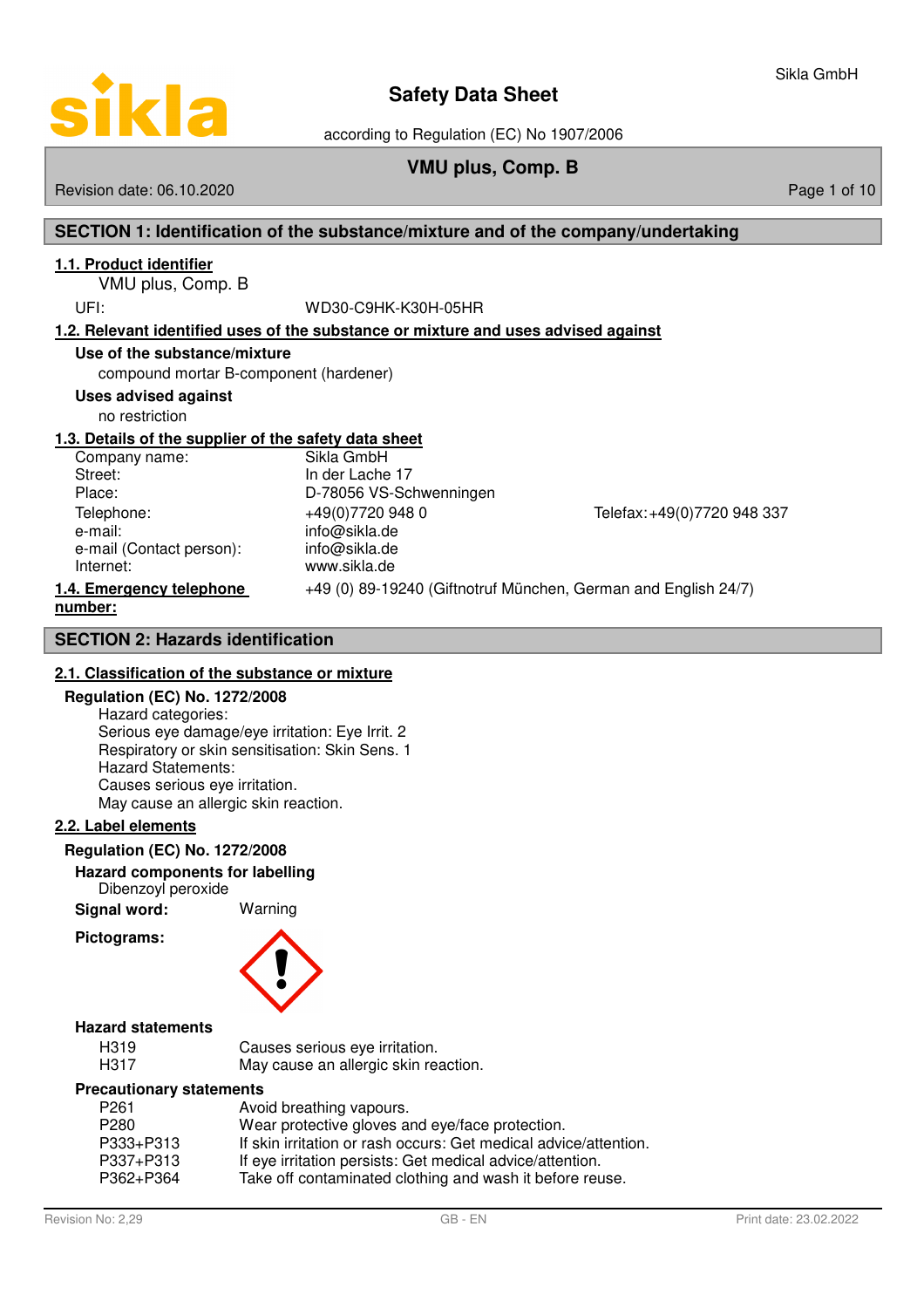

according to Regulation (EC) No 1907/2006

# **VMU plus, Comp. B**

Revision date: 06.10.2020 **Page 2 of 10** New York 2 of 10 New York 2 of 10

P501 Dispose of contents/container to an approved waste disposal plant in accordance with local/national regulation.

### **2 . 3 . Other hazards**

No information available.

### **SECTION 3: Composition/information on ingredients**

### **3 . 2 . Mixtures**

### **Hazardous components**

| <b>CAS No</b> | Chemical name                                                                                              |  |  | Quantity    |
|---------------|------------------------------------------------------------------------------------------------------------|--|--|-------------|
|               | IEC No<br><b>REACH No</b><br>Index No                                                                      |  |  |             |
|               | <b>GHS Classification</b>                                                                                  |  |  |             |
| 94-36-0       | Dibenzoyl peroxide                                                                                         |  |  | $5 - 15 \%$ |
|               | 202-327-6<br>101-2119511472-50<br>617-008-00-0                                                             |  |  |             |
|               | Org. Perox. B, Eye Irrit. 2, Skin Sens. 1, Aquatic Acute 1, Aquatic Chronic 1; H241 H319 H317<br>H400 H410 |  |  |             |

Full text of H and EUH statements: see section 16.

| <b>Specific concentration limits and M-factors</b> |                                             |                    |            |  |
|----------------------------------------------------|---------------------------------------------|--------------------|------------|--|
| <b>CAS No</b>                                      | IEC No                                      | Chemical name      | Quantity   |  |
|                                                    | Specific concentration limits and M-factors |                    |            |  |
| 94-36-0                                            | $1202 - 327 - 6$                            | Dibenzoyl peroxide | $5 - 15$ % |  |
| M akut: H400: M=10 M chron.: H410: M=10            |                                             |                    |            |  |

### **Further Information**

The product has been tested for aquatic toxicity. The tests show no need for classification of the product as toxic and harmful to aquatic life. Test reports are available.

### **SECTION 4: First aid measures**

### **4 . 1 . Description of first aid measures**

### **General information**

First aider: Pay attention to self-protection! Take off immediately all contaminated clothing and wash it before reuse. Get medical advice/attention if you feel unwell.

### **After inhalation**

Provide fresh air. When in doubt or if symptoms are observed, get medical advice.

### **After contact with skin**

After contact with skin, wash immediately with plenty of water and soap. Take off immediately all contaminated clothing and wash it before reuse. Medical treatment necessary.

### **After contact with eyes**

In case of contact with eyes flush immediately with plenty of flowing water for 10 to 15 minutes holding eyelids apart and consult an ophthalmologist. Remove contact lenses, if present and easy to do. Continue rinsing.

### **After ingestion**

Do NOT induce vomiting. Rinse mouth thoroughly with water. Medical treatment necessary.

### **4 . 2 . Most important symptoms and effects , both acute and delayed**

May cause an allergic skin reaction. Causes serious eye irritation.

### **4 . 3 . Indication of any immediate medical attention and special treatment needed**

Treat symptomatically.

# **SECTION 5: Firefighting measures**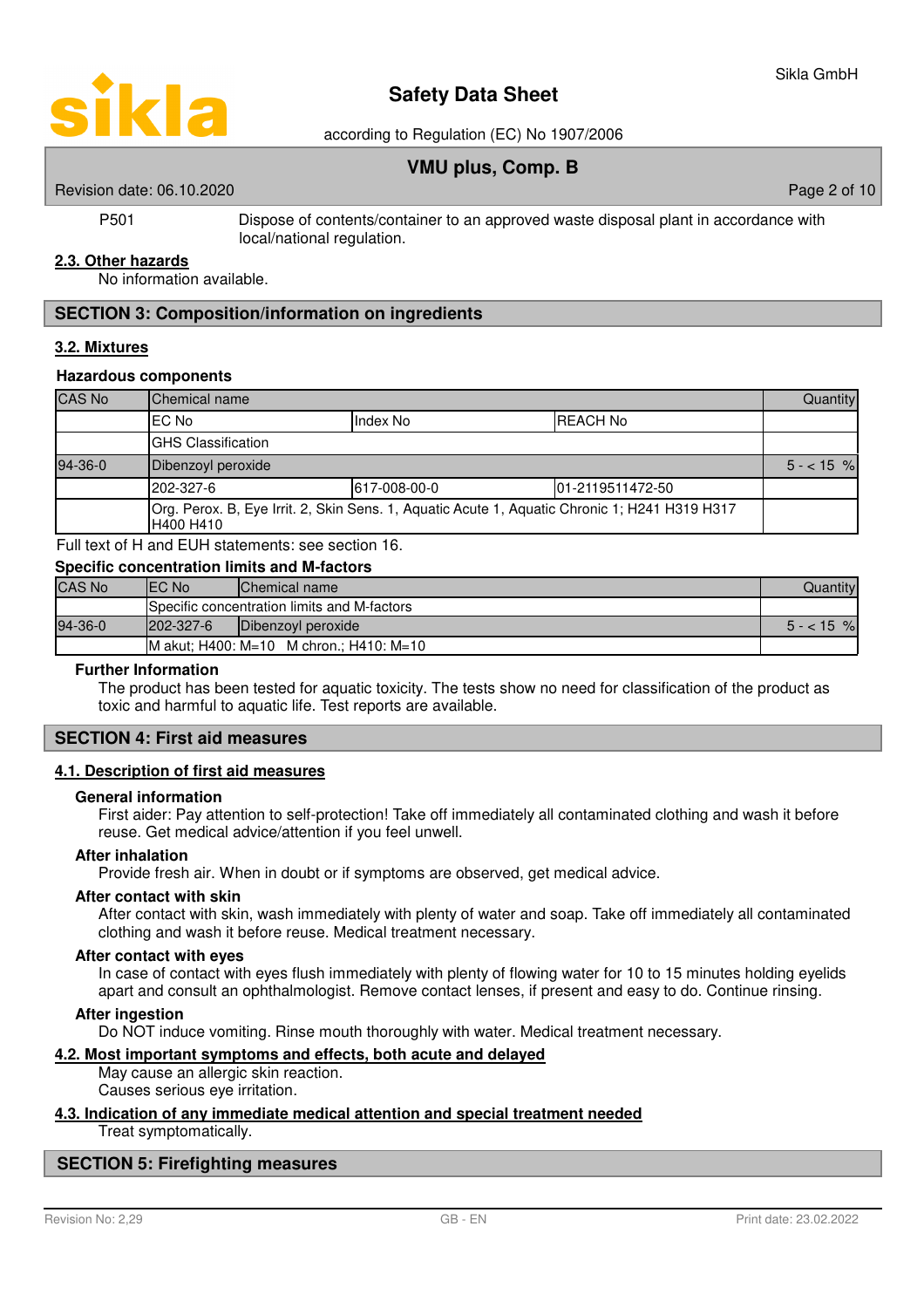

according to Regulation (EC) No 1907/2006

# **VMU plus, Comp. B**

Revision date: 06.10.2020 **Page 3 of 10** New York 2010 12:00 Page 3 of 10

### **. 1 . E xtinguishing media**

### **Suitable extinguishing media**

Foam Extinguishing powder Water spray jet Carbon dioxide (CO2)

### **Unsuitable extinguishing media**

Full water jet

### **5 . 2 . Special hazards arising from the substance or mixture**

Pyrolysis products, toxic Carbon monoxide

### **5 . 3 . Advice for firefighters**

In case of fire and/or explosion do not breathe fumes.

Wear a self-contained breathing apparatus and chemical protective clothing. Full protection suit

### **Additional information**

Suppress gases/vapours/mists with water spray jet. Collect contaminated fire extinguishing water separately. Do not allow entering drains or surface water.

### **SECTION 6: Accidental release measures**

### **6 . 1 . Personal precautions , protective equipment and emergency procedures**

Use personal protective equipment as required. Provide adequate ventilation. Avoid contact with skin, eyes and clothes.

### **6 . 2 . Environmental precautions**

Do not allow to enter into surface water or drains.

### **6 . 3 . Methods and material for containment and cleaning up**

Collect spillage. Take up mechanically, placing in appropriate containers for disposal. Suitable material for taking up: Sand

Treat the recovered material as prescribed in the section on waste disposal.

Retain contaminated washing water and dispose it.

## **6 . 4 . Reference to other sections**

Safe handling: see section 7 Personal protection equipment: see section 8 Disposal: see section 13

### **SECTION 7: Handling and storage**

### **7 . 1 . Precautions for safe handling**

### **Advice on safe handling**

Use only outdoors or in a well-ventilated area. Wear personal protection equipment (refer to section 8). Avoid contact with skin, eyes and clothes. When using do not eat, drink or smoke. Wash hands thoroughly after handling. Take off contaminated clothing and wash it before reuse.

### **7 . 2 . Conditions for safe storage , including any incompatibilities**

### **Requirements for storage rooms and vessels**

Keep container tightly closed. Store in a place accessible by authorized persons only.

Keep only in the original container in a cool, well-ventilated place.

### **Hints on joint storage**

Do not store together with: Oxidising agent, strong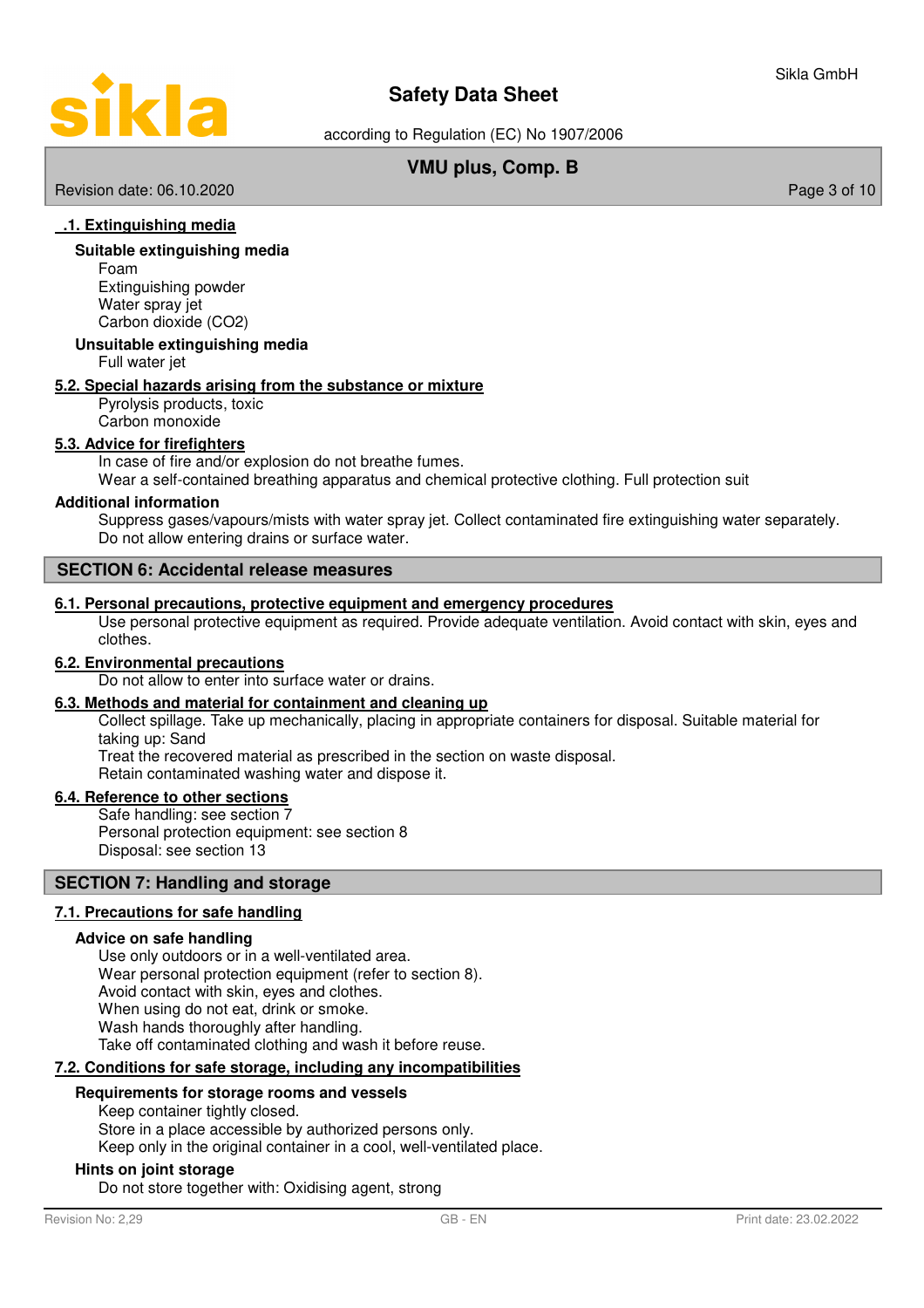

according to Regulation (EC) No 1907/2006

# **VMU plus, Comp. B**

Revision date: 06.10.2020 **Page 4 of 10** New York 2010 12:00 Page 4 of 10

Do not use for products which come into contact with the food stuffs.

### **Further information on storage conditions**

Keep container tightly closed in a cool place. storage temperature: 5 - 25°C

**7 . 3 . Specific end use ( s )**

see section 1.2

## **SECTION 8: Exposure controls/personal protection**

### **8 . 1 . Control parameters**

### **Exposure limits (EH40)**

| CAS No    | Substance          | ppm |     | $mg/m3$ fibres/ml | Category  | Origin |
|-----------|--------------------|-----|-----|-------------------|-----------|--------|
| $94-36-0$ | Dibenzoyl peroxide |     | 51  |                   | TWA (8 h) | WEL    |
| 56-81-5   | Glycerol, mist     |     | 10I |                   | TWA (8 h) | WEL    |

### **DNEL/DMEL values**

| CAS No                   | Substance          |                       |          |                      |
|--------------------------|--------------------|-----------------------|----------|----------------------|
| DNEL type                |                    | <b>Exposure route</b> | Effect   | Value                |
| $94-36-0$                | Dibenzoyl peroxide |                       |          |                      |
| Consumer DNEL, long-term |                    | Ioral                 | systemic | 2 mg/kg bw/day       |
| Worker DNEL, long-term   |                    | Idermal               | systemic | 13,3 mg/kg<br>bw/day |
| Worker DNEL, long-term   |                    | linhalation           | systemic | 39 mg/m $3$          |

### **PNEC values**

| CAS No                             | Substance          |               |
|------------------------------------|--------------------|---------------|
| Environmental compartment<br>Value |                    |               |
| 94-36-0                            | Dibenzoyl peroxide |               |
| Freshwater                         |                    | 0,00002 mg/l  |
| Marine water                       |                    | 0,000002 mg/l |
| Freshwater sediment                |                    | $0,013$ mg/kg |
| Marine sediment                    |                    | $0,001$ mg/kg |

### **Additional advice on limit values**

This mixture contains quartz filler which is firmly bound in the pasty component, and thus not freely available during use, so that a risk of dust inhalation is excluded. Exposure limit values for respirable dusts are not relevant for this product.

### **8 . 2 . Exposure controls**



### **Appropriate engineering controls**

Provide adequate ventilation. If local exhaust ventilation is not possible or not sufficient, the entire working area must be ventilated by technical means.

### **Protective and hygiene measures**

Take off contaminated clothing and wash it before reuse. Draw up and observe skin protection programme. Wash hands thoroughly after handling. When using do not eat or drink.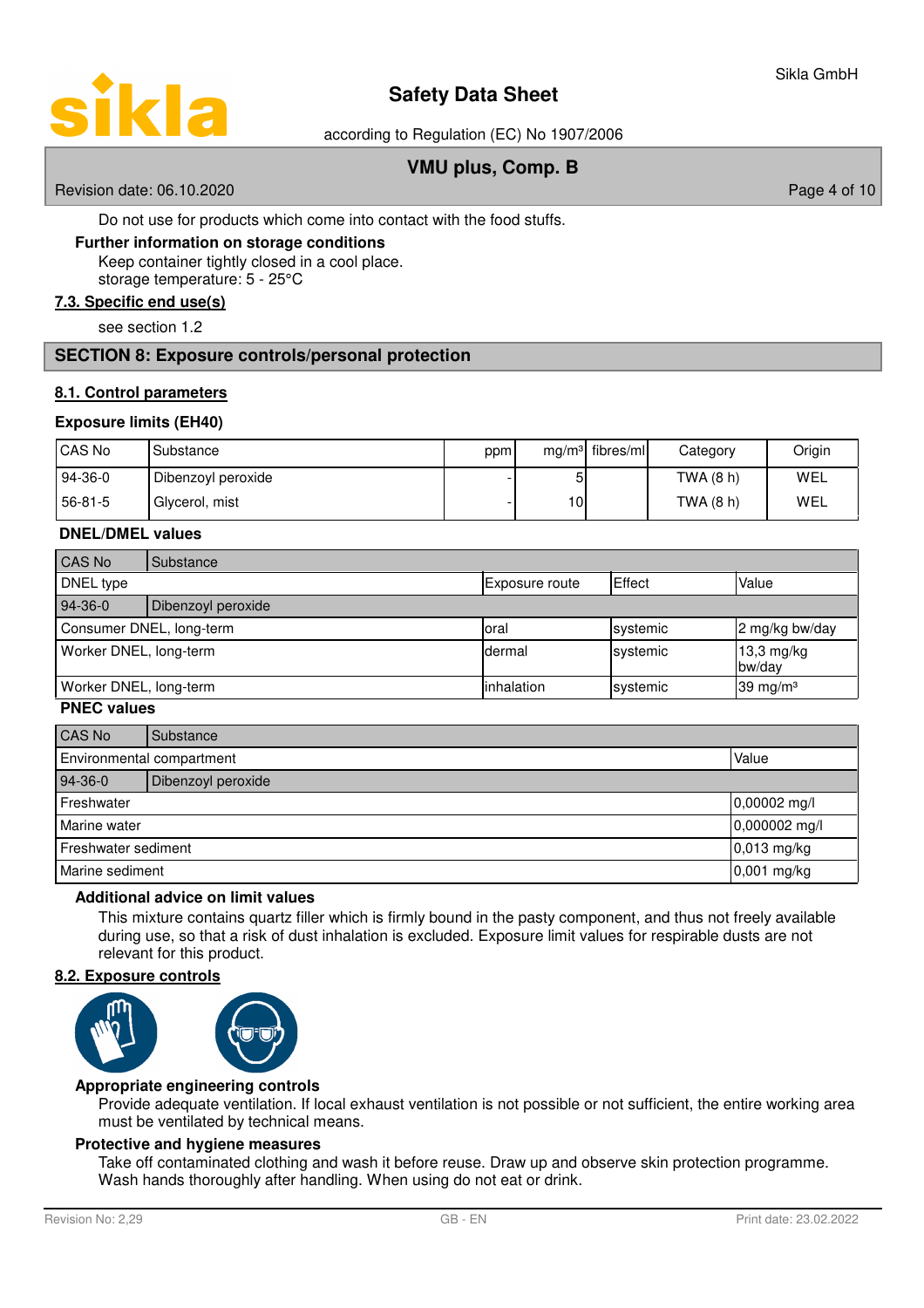

according to Regulation (EC) No 1907/2006

# **VMU plus, Comp. B**

Revision date: 06.10.2020 **Page 5 of 10** New York 2012 12:00 Page 5 of 10

# **Eye/face protection**

Wear eye protection/face protection. Wear safety glasses.

# **Hand protection**

Disposable gloves Recommended material: NBR (Nitrile rubber) Breakthrough time: > 480 min Thickness of the glove material:  $> 0.2$  mm DIN-/EN-Norms: EN 374

When handling with chemical substances, protective gloves must be worn with the CE-label including the four control digits. For special purposes, it is recommended to check the resistance to chemicals of the protective gloves mentioned above together with the supplier of these gloves.

### **Skin protection**

Wear suitable protective clothing.

### **Respiratory protection**

In case of inadequate ventilation wear respiratory protection. Respiratory protection with combination filter A1P2 (organic gases/vapors and particles) recommended.

# **SECTION 9: Physical and chemical properties**

### **9.1. Information on basic physical and chemical properties**

| Physical state:<br>Colour:<br>Odour:<br>Odour threshold:                                                  | solid (pasty)<br>black<br>characteristic                                                               |
|-----------------------------------------------------------------------------------------------------------|--------------------------------------------------------------------------------------------------------|
| pH-Value:                                                                                                 | No data available<br>not determined                                                                    |
|                                                                                                           |                                                                                                        |
| Changes in the physical state<br>Melting point:                                                           | not determined                                                                                         |
| Initial boiling point and boiling range:                                                                  | not determined                                                                                         |
| Flash point:                                                                                              | not applicable                                                                                         |
| <b>Flammability</b><br>Solid:<br>Gas:                                                                     | not determined<br>not applicable                                                                       |
| Lower explosion limits:                                                                                   | not determined                                                                                         |
| Upper explosion limits:                                                                                   | not determined                                                                                         |
| <b>Auto-ignition temperature</b><br>Solid:<br>Gas:                                                        | not determined<br>not applicable                                                                       |
| Decomposition temperature:                                                                                | not determined                                                                                         |
| <b>Oxidizing properties</b><br>Not oxidising.<br>Available oxygen content $(\%)<1\%$<br>no classification |                                                                                                        |
| Vapour pressure:                                                                                          | not determined                                                                                         |
| Density (at $20 °C$ ):                                                                                    | 1,59 $g/cm3$                                                                                           |
| Water solubility:                                                                                         | The study does not need to be conducted<br>because the substance is known to be<br>insoluble in water. |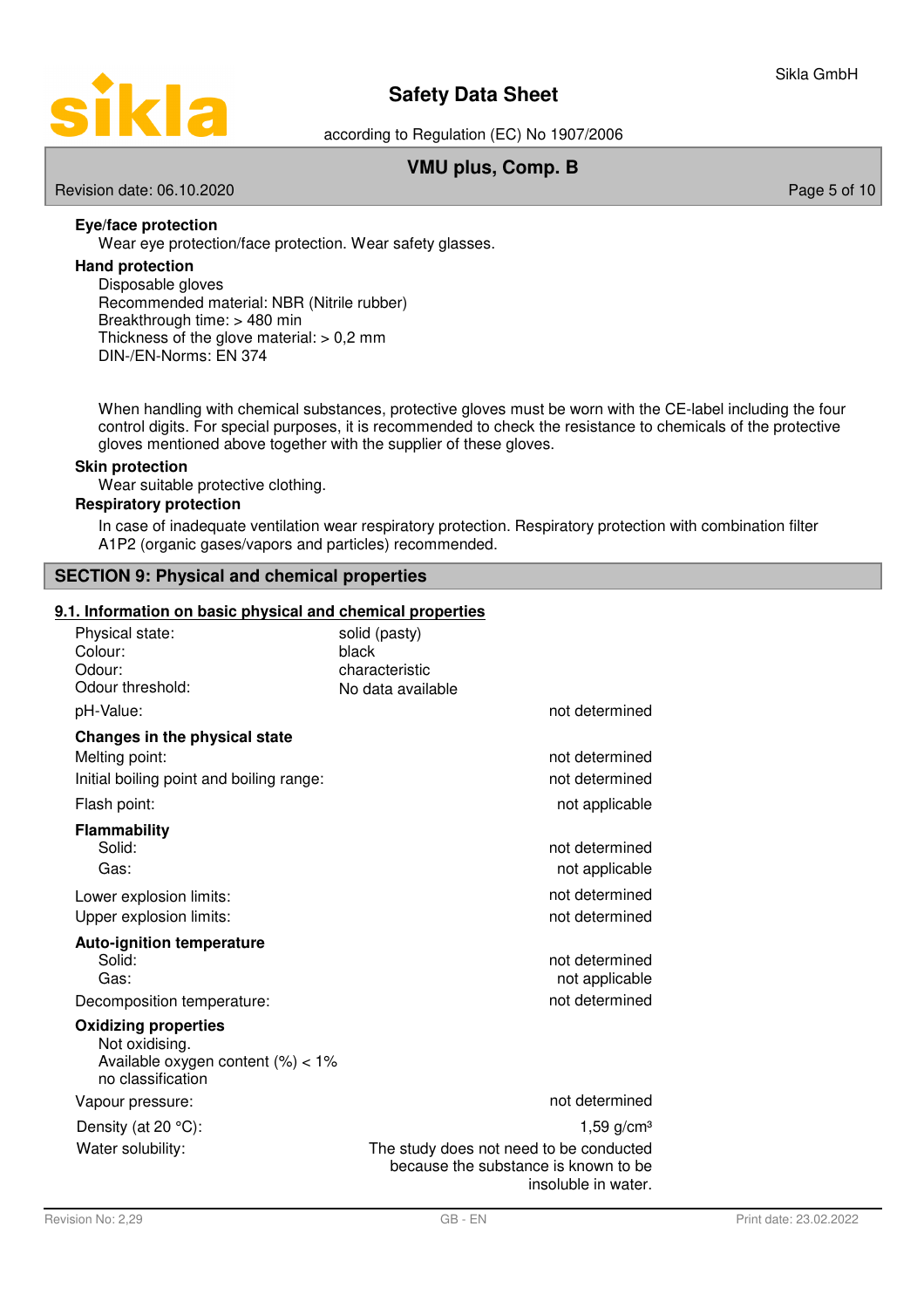

according to Regulation (EC) No 1907/2006

# **VMU plus, Comp. B**

Revision date: 06.10.2020 **Page 6 of 10** New York 2012 12:00 Page 6 of 10

| Solubility in other solvents<br>not determined |                |
|------------------------------------------------|----------------|
| Partition coefficient:                         | not determined |
| Vapour density:                                | not determined |
| Evaporation rate:                              | not determined |
| 9.2. Other information                         |                |
| Solid content:                                 | not determined |

## **SECTION 10: Stability and reactivity**

### **1 0. 1 . R eactivity**

see section 10.3

# **10.2. Chemical stability**

The product is stable under storage at normal ambient temperatures.

### **1 0. 3 . P ossibility of hazardous reactions**

Violent reaction with: Oxidising agent

### **10 . 4 . Conditions to avoid**

see section 7.2

# **10 . 5 . Incompatible materials**

Oxidising agent, strong

### **10 . 6 . Hazardous decomposition products**

Benzoic acid Benzene Biphenyl

## **SECTION 11: Toxicological information**

### **11 . 1 . Information on toxicological effects**

### **Acute toxicity**

Based on available data, the classification criteria are not met.

| <b>CAS No</b> | <b>Chemical name</b>  |               |        |            |        |        |
|---------------|-----------------------|---------------|--------|------------|--------|--------|
|               | <b>Exposure route</b> | Dose          |        | Species    | Source | Method |
| $94-36-0$     | Dibenzoyl peroxide    |               |        |            |        |        |
|               | loral                 | LD50<br>mg/kg | > 5000 | <b>Rat</b> |        |        |

### **Irritation and corrosivity**

Causes serious eye irritation.

Skin corrosion/irritation: Based on available data, the classification criteria are not met.

### **Sensitising effects**

May cause an allergic skin reaction. (Dibenzoyl peroxide)

### **Carcinogenic/mutagenic/toxic effects for reproduction**

Based on available data, the classification criteria are not met.

### **STOT-single exposure**

Based on available data, the classification criteria are not met.

# **STOT-repeated exposure**

Based on available data, the classification criteria are not met.

## **Aspiration hazard**

Based on available data, the classification criteria are not met.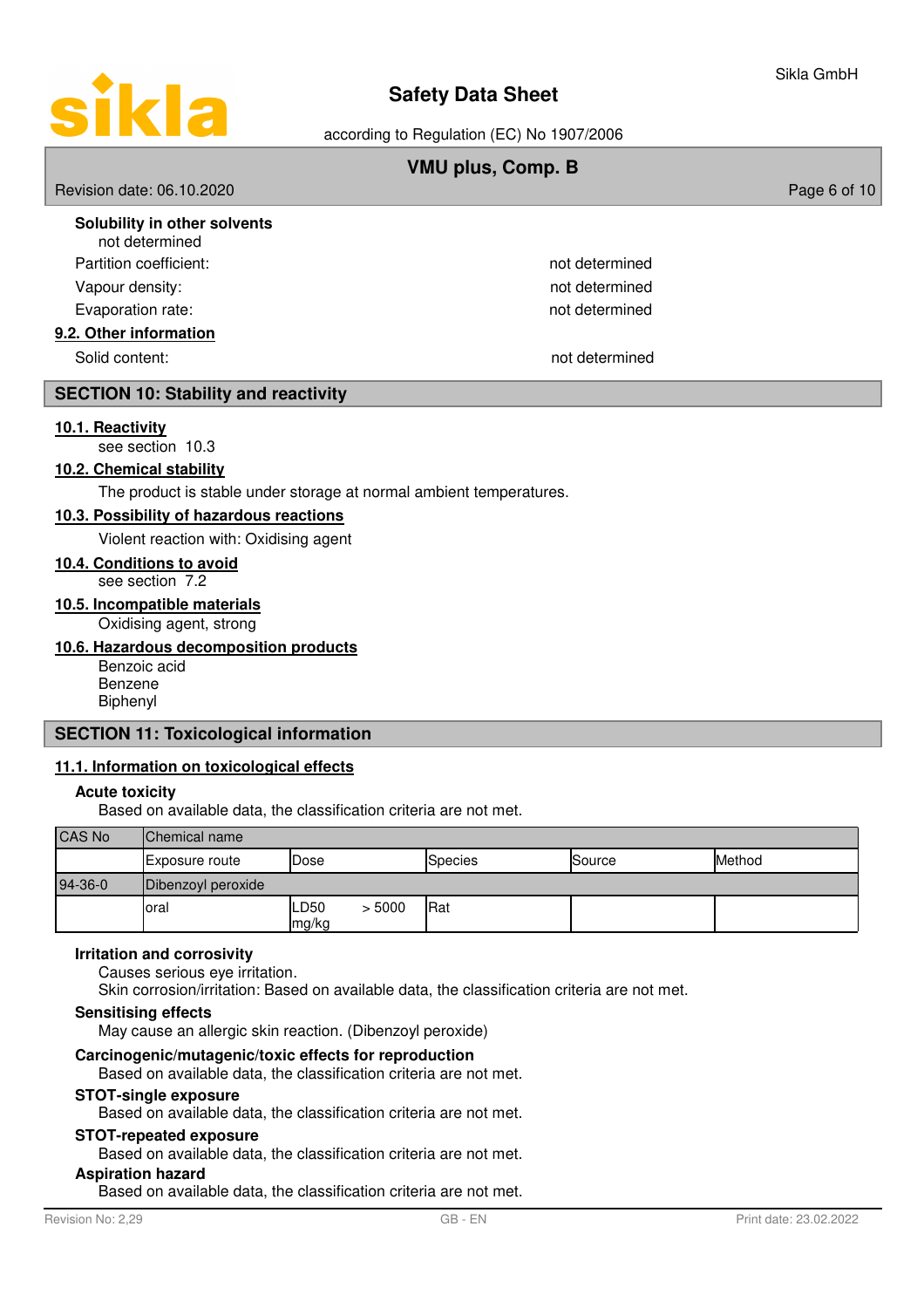

according to Regulation (EC) No 1907/2006

# **VMU plus, Comp. B**

Revision date: 06.10.2020 **Page 7 of 10** New York 2012 12:00 Page 7 of 10

**ikla** 

## **Further information**

The mixture is classified as hazardous according to regulation (EC) No 1272/2008 [CLP].

### **SECTION 12: Ecological information**

### **2.1. Toxicity**

 $\overline{\mathbf{C}}$ 

The product is not: Ecotoxic.

OECD 201 (Desmodesmus subspicatus )  $IC10: (0 - 72 h) = 30 mg/l$  $IC50: (0 - 72 h) = 150 mg/l$ 

OECD 202 (Daphnia magna) EC0/NOEC  $(48h) = 100$  mg/l EC50  $(48h) = 500$  mg/l EC100  $(48h) = \frac{500 \text{ mg}}{h}$ 

OECD 203 (Danio rerio) LC0/NOEC : 250 mg/l  $LC50$  :  $> 500$  mg/l  $LC100$  :  $>> 500$  mg/l

| <b>CAS No</b> | Chemical name                 |                           |             |       |                                            |                     |        |  |
|---------------|-------------------------------|---------------------------|-------------|-------|--------------------------------------------|---------------------|--------|--|
|               | Aquatic toxicity              | Dose                      |             |       | [h]   [d] Species                          | Source              | Method |  |
| 94-36-0       | Dibenzoyl peroxide            |                           |             |       |                                            |                     |        |  |
|               | Acute fish toxicity           | LC50<br>mg/l              | 0.0602      |       | 96 hOncorhynchus mykiss<br>(Rainbow trout) | OECD <sub>203</sub> |        |  |
|               | Acute algae toxicity          | ErC <sub>50</sub><br>mg/l | 0,0711      |       | 72 hlPseudokirchneriella<br>subcapitata    | OECD <sub>201</sub> |        |  |
|               | Acute crustacea toxicity EC50 |                           | $0,11$ mg/l |       | 48 h Daphnia magna (Big<br>water flea)     | OECD <sub>202</sub> |        |  |
|               | Algae toxicity                | <b>NOEC</b><br>mg/l       | 0,02        |       | 3 dlPseudokirchneriella<br>subcapitata     | OECD <sub>201</sub> |        |  |
|               | Crustacea toxicity            | <b>NOEC</b><br>mg/l       | 0,001       |       | 21 d Daphnia magna (Big<br>water flea)     | OECD <sub>211</sub> |        |  |
|               | Acute bacteria toxicity       | (35 mg/l)                 |             | 0,5 h |                                            | OECD <sub>209</sub> |        |  |

### **12 . 2 . Persistence and degradability**

The product has not been tested.

| <b>CAS No</b> | Chemical name                                       |       |    |        |
|---------------|-----------------------------------------------------|-------|----|--------|
|               | Method                                              | Value |    | Source |
|               | Evaluation                                          |       |    |        |
| 94-36-0       | Dibenzoyl peroxide                                  |       |    |        |
|               | OECD 301D                                           | 71%   | 28 |        |
|               | Readily biodegradable (according to OECD criteria). |       |    |        |

### **12 . 3 . Bioaccumulative potential**

The product has not been tested.

### **Partition coefficient n-octanol/water**

| CAS No    | Chemical<br>name                    | na<br>Pow<br>--- |
|-----------|-------------------------------------|------------------|
| $94-36-0$ | ירו<br>peroxide<br><b>Dibenzovi</b> | --               |

### **12 . 4 . Mobility in soil**

The product has not been tested.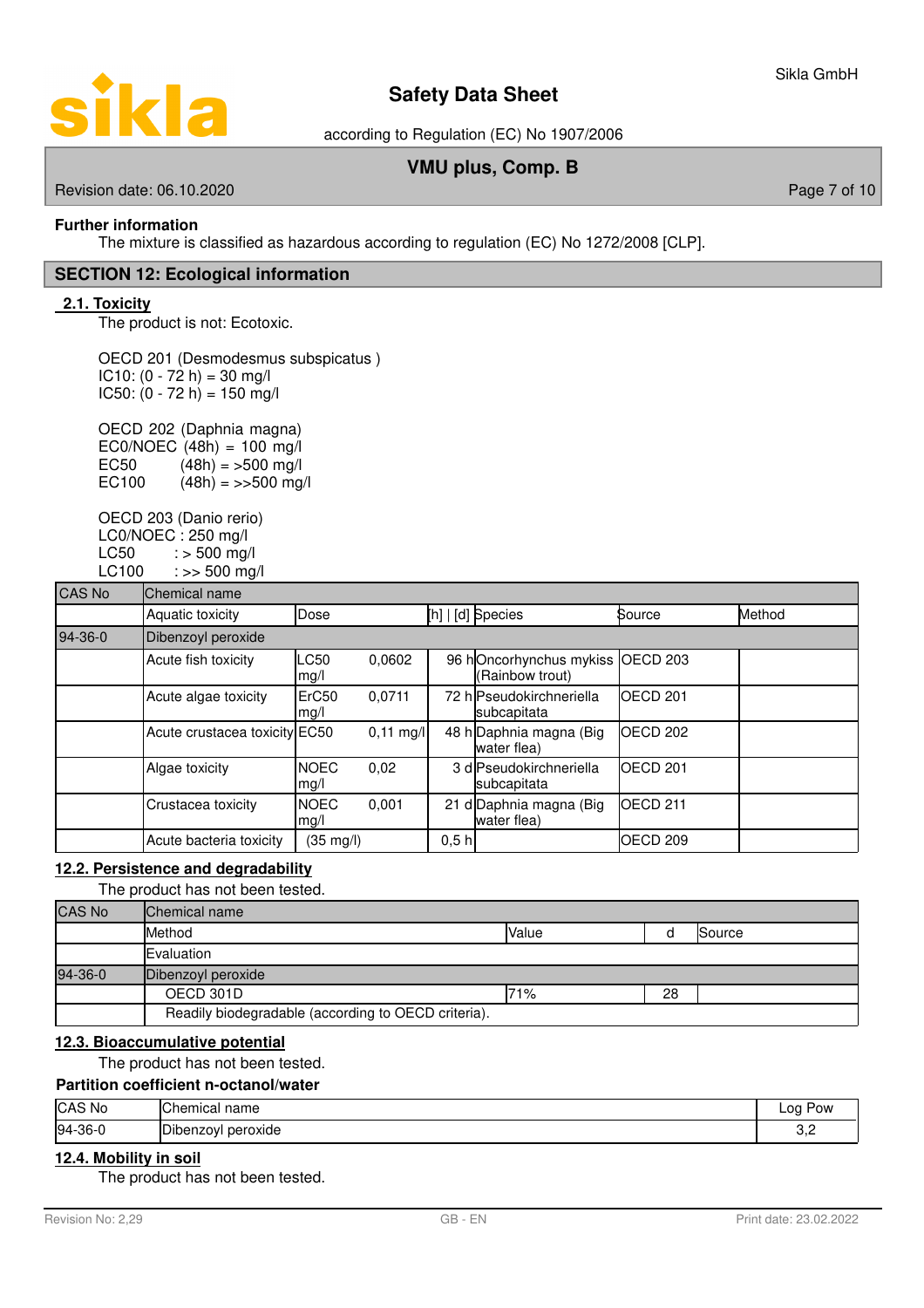

according to Regulation (EC) No 1907/2006

# **VMU plus, Comp. B**

### Revision date: 06.10.2020 **Page 8 of 10**

## **1 2. 5 . R esults of PBT and vPvB assessment**

The product has not been tested.

### **12 . 6 . Other adverse effects**

No information available.

### **Further information**

Do not allow to enter into surface water or drains. Do not allow to enter into soil/subsoil.

### **SECTION 13: Disposal considerations**

### **13 . 1 . Waste treatment methods**

### **Disposal recommendations**

Subsequent waste code numbers of the European Waste Catalogue are considered as recommendations. Dispose of waste according to applicable legislation. Do not allow to enter into surface water or drains. Do not allow to enter into soil/subsoil.

### **List of Wastes Code - residues/unused products**

080409 WASTES FROM THE MANUFACTURE, FORMULATION, SUPPLY AND USE (MFSU) OF COATINGS (PAINTS, VARNISHES AND VITREOUS ENAMELS), ADHESIVES, SEALANTS AND PRINTING INKS; wastes from MFSU of adhesives and sealants (including waterproofing products); waste adhesives and sealants containing organic solvents or other hazardous substances; hazardous waste

### **List of Wastes Code - used product**

WASTES FROM THE MANUFACTURE, FORMULATION, SUPPLY AND USE (MFSU) OF COATINGS (PAINTS, VARNISHES AND VITREOUS ENAMELS), ADHESIVES, SEALANTS AND PRINTING INKS; wastes from MFSU of adhesives and sealants (including waterproofing products); waste adhesives and sealants containing organic solvents or other hazardous substances; hazardous waste 080409

### **List of Wastes Code - contaminated packaging**

WASTE PACKAGING; ABSORBENTS, WIPING CLOTHS, FILTER MATERIALS AND PROTECTIVE CLOTHING NOT OTHERWISE SPECIFIED; packaging (including separately collected municipal packaging waste); packaging containing residues of or contaminated by hazardous substances; hazardous waste 150110

### **SECTION 14: Transport information**

### **Land transport (ADR/RID)**

### **Inland waterways transport (ADN)**

### **Marine transport (IMDG)**

**Air transport (ICAO-TI/IATA-DGR)**

**14.1. UN number:** No dangerous good in sense of this transport regulation. **14.2. UN proper shipping name:** No dangerous good in sense of this transport regulation. **14.3. Transport hazard class(es):** No dangerous good in sense of this transport regulation. **14.4. Packing group:** No dangerous good in sense of this transport regulation.

**14.1. UN number:** No dangerous good in sense of this transport regulation. **14.2. UN proper shipping name:** No dangerous good in sense of this transport regulation. **14.3. Transport hazard class(es):** No dangerous good in sense of this transport regulation. **14.4. Packing group:** No dangerous good in sense of this transport regulation.

**14.1. UN number:** No dangerous good in sense of this transport regulation. **14.2. UN proper shipping name:** No dangerous good in sense of this transport regulation. **14.3. Transport hazard class(es):** No dangerous good in sense of this transport regulation. **14.4. Packing group:** No dangerous good in sense of this transport regulation.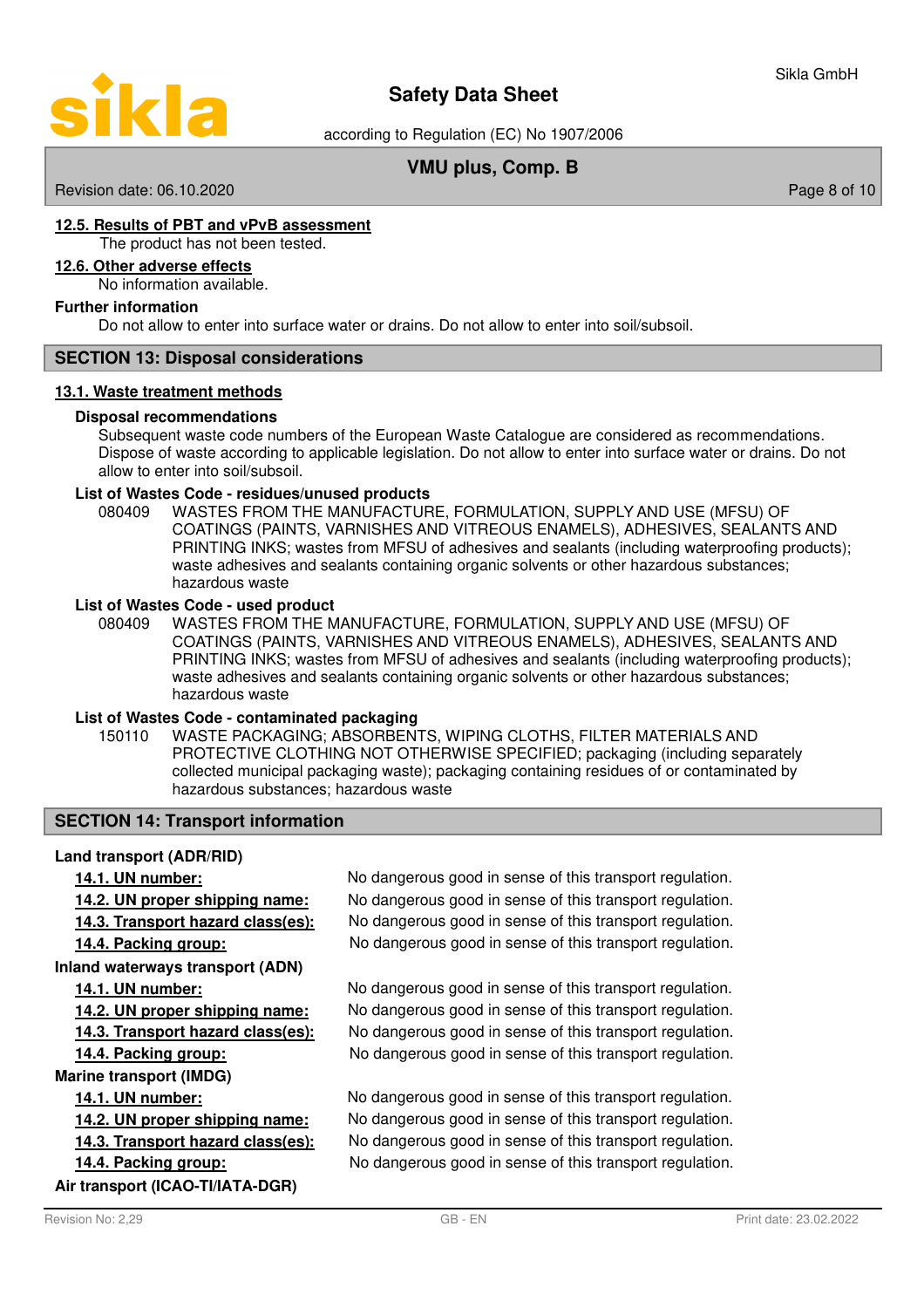

according to Regulation (EC) No 1907/2006

# **VMU plus, Comp. B**

Revision date: 06.10.2020 **Page 9 of 10** New York 2010 12:00 Page 9 of 10

| 14.1. UN number:                                                                                                                                                                                                                 | No dangerous good in sense of this transport regulation. |
|----------------------------------------------------------------------------------------------------------------------------------------------------------------------------------------------------------------------------------|----------------------------------------------------------|
| 14.2. UN proper shipping name:                                                                                                                                                                                                   | No dangerous good in sense of this transport regulation. |
| 14.3. Transport hazard class(es):                                                                                                                                                                                                | No dangerous good in sense of this transport regulation. |
| 14.4. Packing group:                                                                                                                                                                                                             | No dangerous good in sense of this transport regulation. |
| 14.5. Environmental hazards                                                                                                                                                                                                      |                                                          |
| ENVIRONMENTALLY HAZARDOUS:                                                                                                                                                                                                       | no                                                       |
| 14.6. Special precautions for user                                                                                                                                                                                               |                                                          |
| $\mathbf{r}$ , and the set of the set of the set of the set of the set of the set of the set of the set of the set of the set of the set of the set of the set of the set of the set of the set of the set of the set of the set |                                                          |

No information available.

### **14. 7 . T ransport in bulk according to Annex II of Marpol and the IBC Code**

not applicable

### **SECTION 15: Regulatory information**

### **1 5. 1 . S afety, h ealth and environmental regulations/ l egislation specific for the substance or mixture**

### **EU regulatory information**

Not subject to 2012/18/EU (SEVESO III) Information according to 2012/18/EU

(SEVESO III):

### **Additional information**

VOC content: 4,3 % (DIN EN ISO 11890-2)

To follow: 850/2004/EC , 79/117/EEC , 689/2008/EC

### **National regulatory information**

Observe restrictions to employment for juveniles according to the 'juvenile work protection guideline' (94/33/EC). Employment restrictions: Water hazard class (D): 1 - slightly hazardous to water Skin resorption/Sensitization: Causes allergic hypersensitivity reactions.

### **15. 2 . C hemical safety assessment**

Chemical safety assessments for substances in this mixture were not carried out.

## **SECTION 16: Other information**

### **Abbreviations and acronyms**

ADN: Accord européen relativ au transport international des marchandises Dangereuses par voie de Navigation

(European Agreement concerning the International Carriage of Dangerous Goods by Inland Waterways) ADR: Accord européen sur le transport des marchandises dangereuses par route (European Agreement concerning the International Carriage of Dangerous Goods by Road)

CAS: Chemical Abstracts Service

CLP: Classification, Labeling and Packaging

DMEL: Derived Minimal Effect level

DNEL: Derived No Effect Level

EC50: Effective concentration, 50%

IATA: International Air Transport Association

IATA-DGR: Dangerous Goods Regulations (DRG) for the air transport (IATA)

ICAO: International Civil Aviation Organization

IC50: Inhibitory concentration, 50%

IMDG: International Maritime Code for Dangerous Goods

LC50: Lethal concentration, 50%

LD50: Lethal dose, 50%

NOEC: No Observed Effect Concentration

OECD: Oragnisation for Economic Co-operation and Development